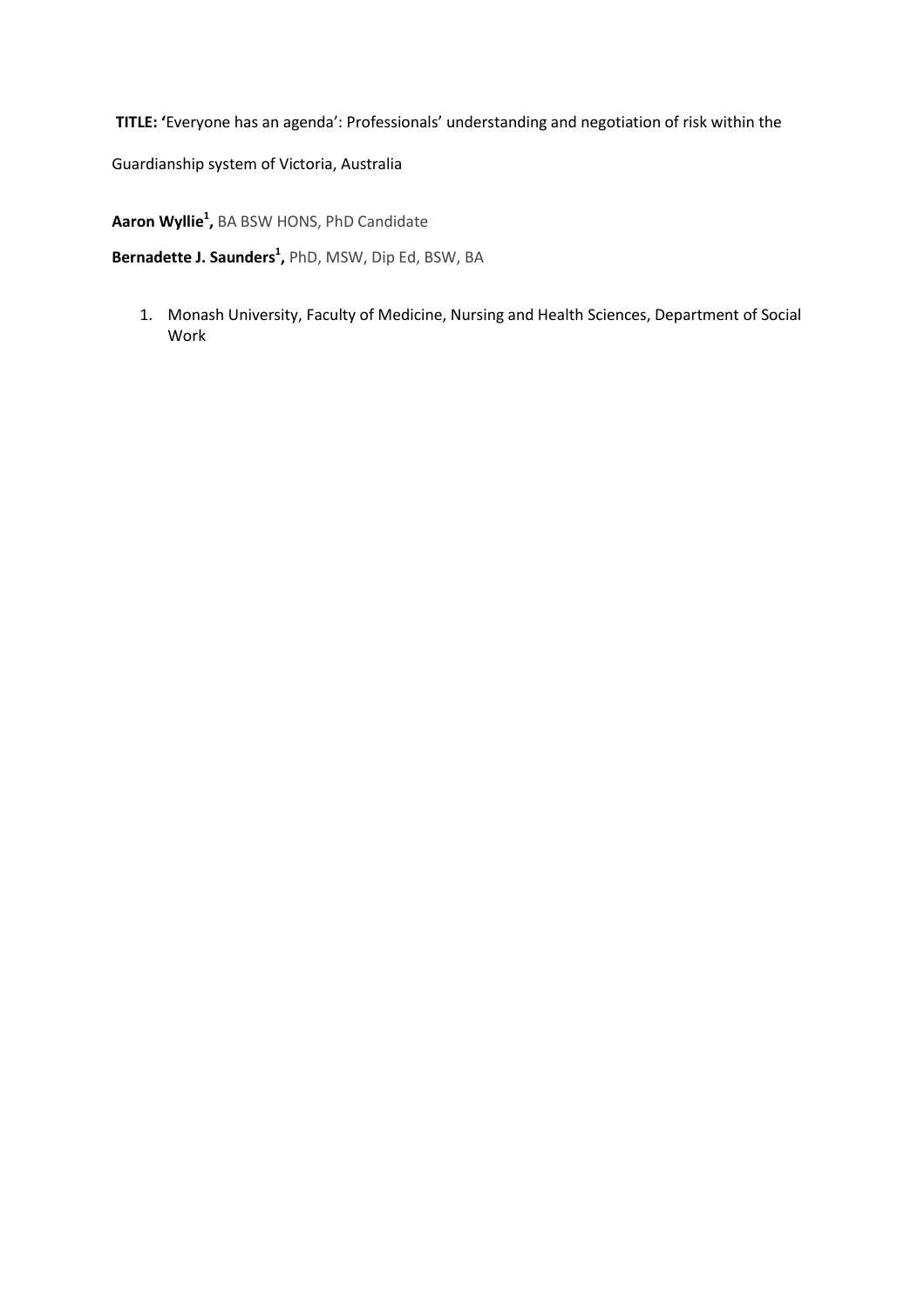# **ABSTRACT**

It is frequently asserted that pressures to assess and manage risk have eroded the therapeutic, rights-based foundation of the human services profession. Some argue that human service workers operate in a culture of fear in which self-protection and blame avoidance, rather than clients' needs, primarily drive decision making. In the field of Adult Guardianship, it has been suggested that organisational risk avoidance may be motivating applications for substitute decision-makers, unnecessarily curtailing clients' rights and freedoms. However, the absence of research examining the operation of risk within Guardianship decision-making inhibits verifying and responding to this very serious suggestion. This article draws on semi-structured interviews conducted with 10 professionals involved in the Victorian Guardianship system, which explored how issues of risk are perceived and negotiated in everyday practice. Risk was found to be a complex and subjective construct which can present both dangers and opportunities for Guardianship practitioners and their clients. While a number of participants reported that Guardianship might sometimes operate as an avenue for mitigating the fear and uncertainty of risk, most participants also valued positive risktaking and were willing, in their clients' interests, to challenge conservative logics of risk. These findings highlight the need for further research which examines how service providers and policy makers can create spaces that support open discussions around issues of risk and address practitioners' sense of fear and vulnerability.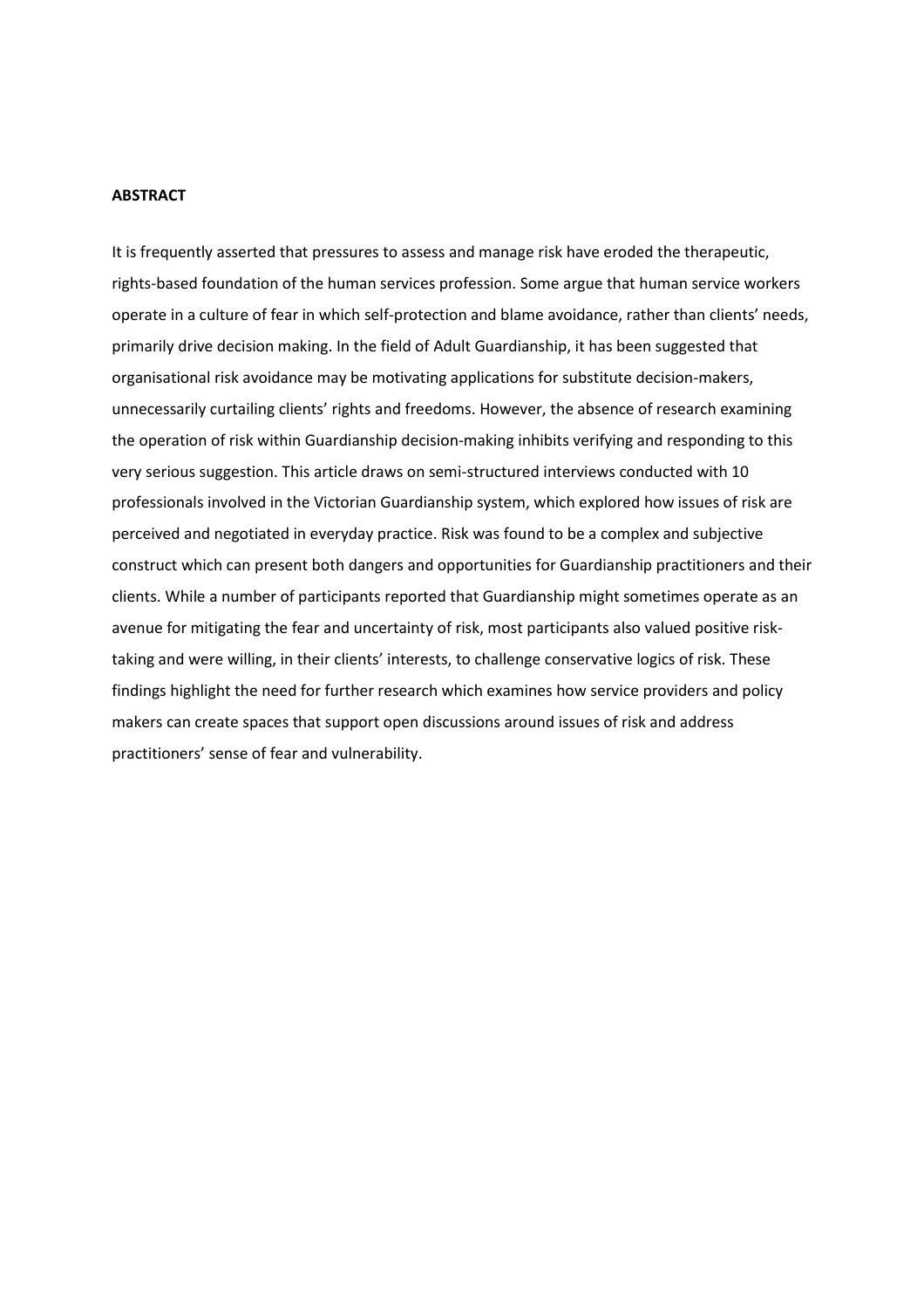#### **INTRODUCTION**

The concept of risk is a ubiquitous feature of modern political, corporate and community discourse. In what has been termed the "risk society" (Beck 1992, Giddens 2013), the assessment and measurement of risk, both potential and actual, has emerged as an expectation of both government and private sector organisations (Green 2007, O'Malley 2012). While the demands of risk management have impacted on professionals' identities and practices across many occupations, it has been suggested that those within the human services field have become the focus of particular scrutiny and public accountability (Daniel 2013). In holding dual responsibilities as both advocates and protectors of society's most vulnerable members, human service practitioners are expected to not only predict and contain possible risks posed to society (for example, from offenders) but also to take responsibility for the protection of those people deemed *at* risk of harm (for example, children, the elderly, and people with a disability) (Daniel 2013, Hardy 2015).

With an increasing public and political expectation for risk to be calculated, contained, and controlled, risk management and risk assessment frameworks have played an increasingly influential role in the formulation of organisational policies and procedures, and the delivery of services to the community (Green 2007, Munro 2012). Human service organisations' risk management frameworks have been strongly influenced by corporate understandings of risk and they are shaped by political and societal expectations concerning safety and accountability (Douglas 2013, Green & Sawyer 2010). In this context, risk is typically constructed as a negative component of human services practice that can endanger practitioners' and clients' safety, as well as service providers' reputations. It has been suggested that a "safety first" (Titterton 2005, p. 76) philosophy, that focusses on identifying clients' deficits rather than their strengths*,* pervades organisational policy and procedure and frames human services professionals' practice (Douglas 1990, 2013, Green 2007).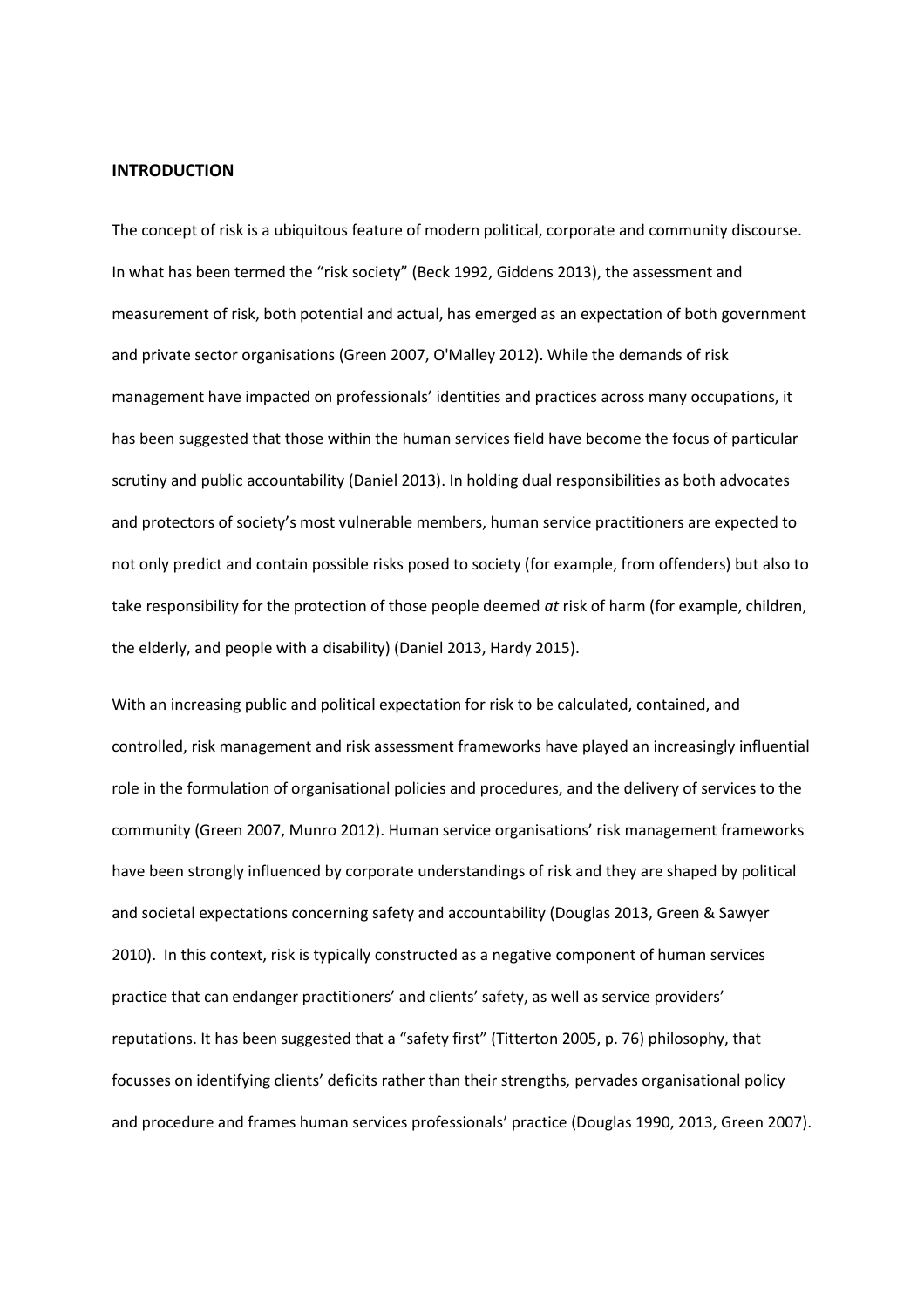#### *Risk in everyday practice*

The public, political and organisational emphasis on the management of risk has also been subsumed within the role of the human services professional. Practitioners are faced with the challenge of managing their ethical responsibilities to promote their clients' rights and choices within a political and practice environment that tends to emphasise the potential negative, rather than the positive, consequences of risk for both themselves and their clients (MacLeod & Stadnyk 2015, Titterton 2005). Balancing the tensions, opportunities and dangers that risk poses in everyday practice has consistently been identified as an ethical issue for practitioners working in a variety of roles and settings (Brett *et al.* 2010, Sawyer & Green 2013, Stanford 2008, Taylor 2005).

Much of the existing literature suggests that organisational risk management regimes intrude on professionals' discretion and have the potential to foster approaches to risk in which "professional judgment shrinks to an empty form of defendable compliance" with organisational policy and procedure (Power 2004, p. 42). Further, Webb (2006, p. 143) argues that occupational health and safety regulations have tightened the breadth of professional discretion given to human service workers, and replaced it with a series of objective administrative procedures and technical skills designed to "manage" and "supervise" clients rather than to engage them in a positive and therapeutic relationship. In response to the fear associated with practitioners' confrontation with risk, it has been suggested that issues of risk minimisation, control and protection have usurped rehabilitation and problem solving as the drivers for human services practice (Munro 2004, Pollack 2010, Power 2004, Sawyer 2005).

However, much of this literature examines risk as a static and organisationally determined construct which practitioners are unable to challenge or resist. In response to the positioning of risk as a totalising force upon the helping professions, several studies have sought to examine how practitioners negotiate and integrate risk management regimes in everyday practice (Brett *et al.*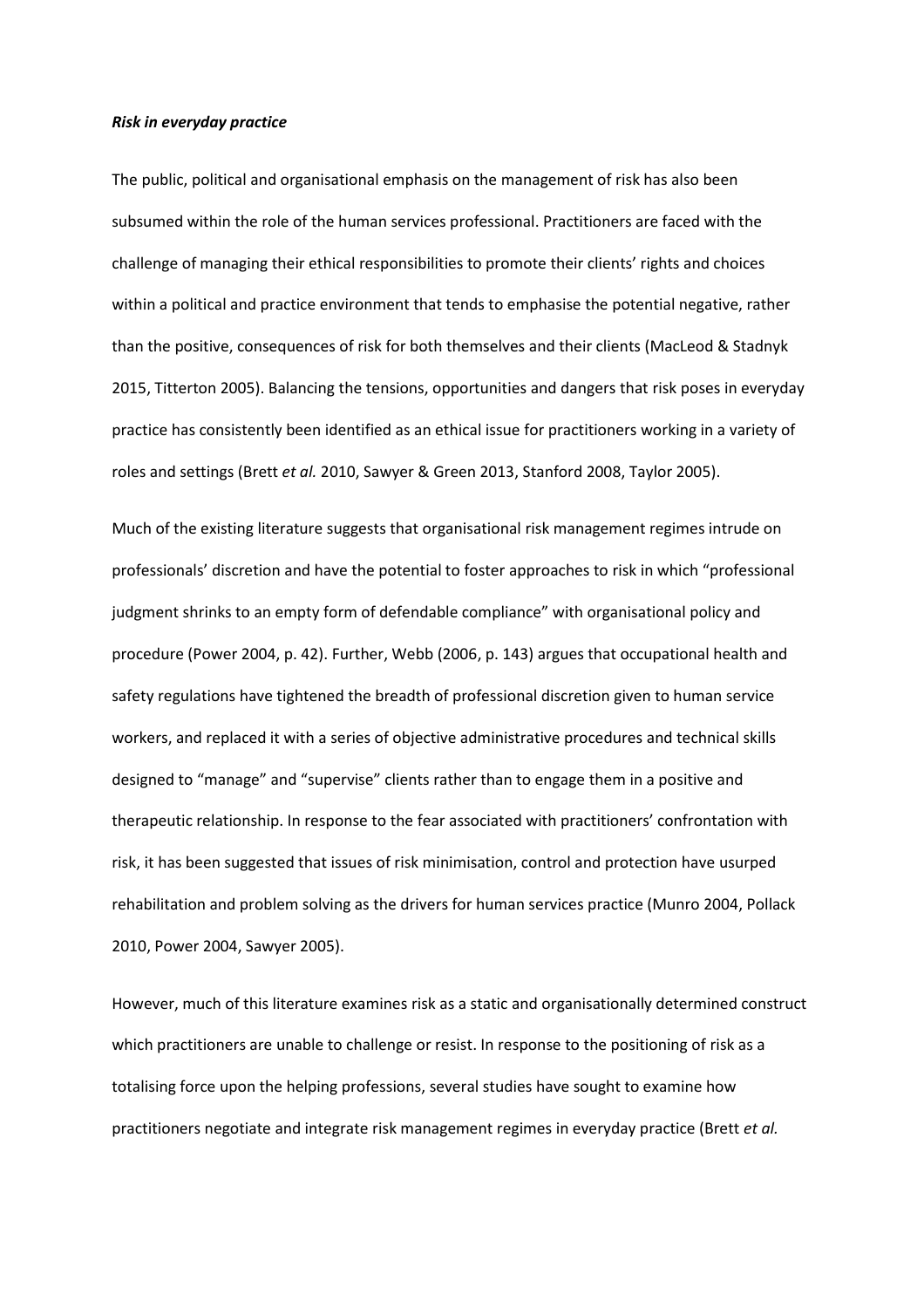2010, MacLeod & Stadnyk 2015, Sawyer *et al.* 2009, Sawyer & Green 2013, Stanford 2008, 2011, Taylor 2005).

MacLeod and Stadnyk (2015) found that while community practitioners tended to negatively view risk, many also acknowledged that there is a continuum of risk and safety for individual clients, and that such a continuum allows for the co-existence of safety and autonomy. Within Stanford's (2008, 2009, 2011) sample of social workers, several participants confronted the shared vulnerability that risk creates through taking professional risks and "[taking] a stand for their clients – sometimes quite selflessly" (Stanford 2009, p. 10). Brett and colleagues (2010) found that social workers and nurses working in community care were able to maintain a strong sense of agency and ethical practice when faced with risk dilemmas. While some participants were positive about, and others critical of, the value of risk management procedures, a majority of participants negotiated the administrative aspects of risk while maintaining a strong commitment to their professional and ethical responsibilities towards clients.

While it would appear that professionals are willing to "speak back" (Stanford 2009, p. 1065) to the conservatism of risk, knowledge about the factors that facilitate this professional risk-taking on clients' behalf is deficient. Moreover, given that decision making in the human services is often collaborative and multidisciplinary (O'Sullivan 2010), the absence of research examining the communication and negotiation of risk between professionals and organisations limits our understanding of how the value of positive risk-taking might be more effectively promoted and applied in practice.

# *The Victorian Guardianship System*

This study was conducted in the State of Victoria, Australia. The legislative framework for the appointment of a substitute decision-maker is the *Guardianship and Administration Act 1986* (Vic) ('The Act')*.* This Act grants the Victorian Civil and Administrative Tribunal (VCAT) the power to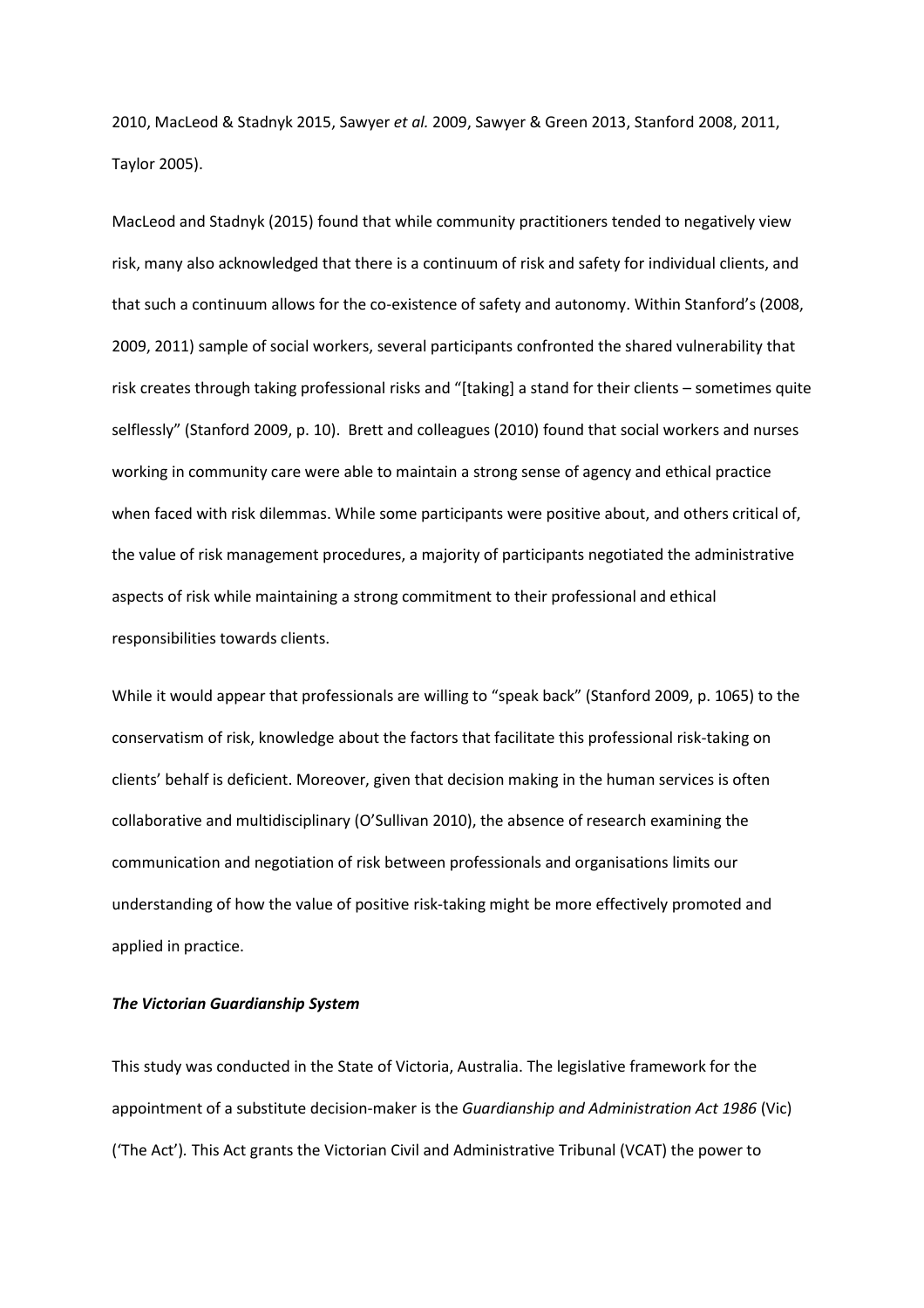appoint a substitute decision maker, under a set range of criteria and conditions. In order to appoint a Guardian, a role equivalent to a Deputy in the United Kingdom (UK), Section 22 (1) of the Act stipulates that VCAT must be satisfied that the person:

- (a) Is a person with a disability; and
- (b) Is unable by reason of the disability to make reasonable judgements in respect of all or any of the matters relating to her or his person or circumstances; and
- (c) Is in need of a Guardian

The Act also appoints the Victorian Office of the Public Advocate (OPA), as the "advocate of last resort" in circumstances where there is not any one person within an individual's care network considered appropriate and/or willing to fulfil this role (Chesterman 2010, p. 84). The function of the Guardianship and Administration Act 1986 (Vic) is similar to that of the Mental Capacity Act 2005, with the UK Office of the Public Guardian (OPG) being analogous to the Victorian OPA, acting as a Deputy of last resort (OPG 2017).

#### *Risk, Guardianship, and human rights*

In removing the individual's legal right to make decisions about aspects of their own lives, and transferring these powers of decision making to another person, Guardianship places limits on his or her rights to autonomy and self-determination and thus represents a significant intrusion into the individual's life (Carney & Tait 1995, 1997, Dearn 2010). Recognising the gravity of this intrusion, the Act mandates that a Guardianship Order is intended to be used only as a "last resort". However, the OPA has questioned the operationalisation of this due process, with an increasing number of applications for Guardianship made in Victoria over the past two decades. Specifically, the OPA has suggested that a culture of risk aversion within the service system may be leading to an over reliance on Guardianship as a means of transferring, and thereby reducing, organisational responsibility for risk (Carney & Tait 1997, Dearn 2010, 2011, OPA 1996, 2003). As a society that places such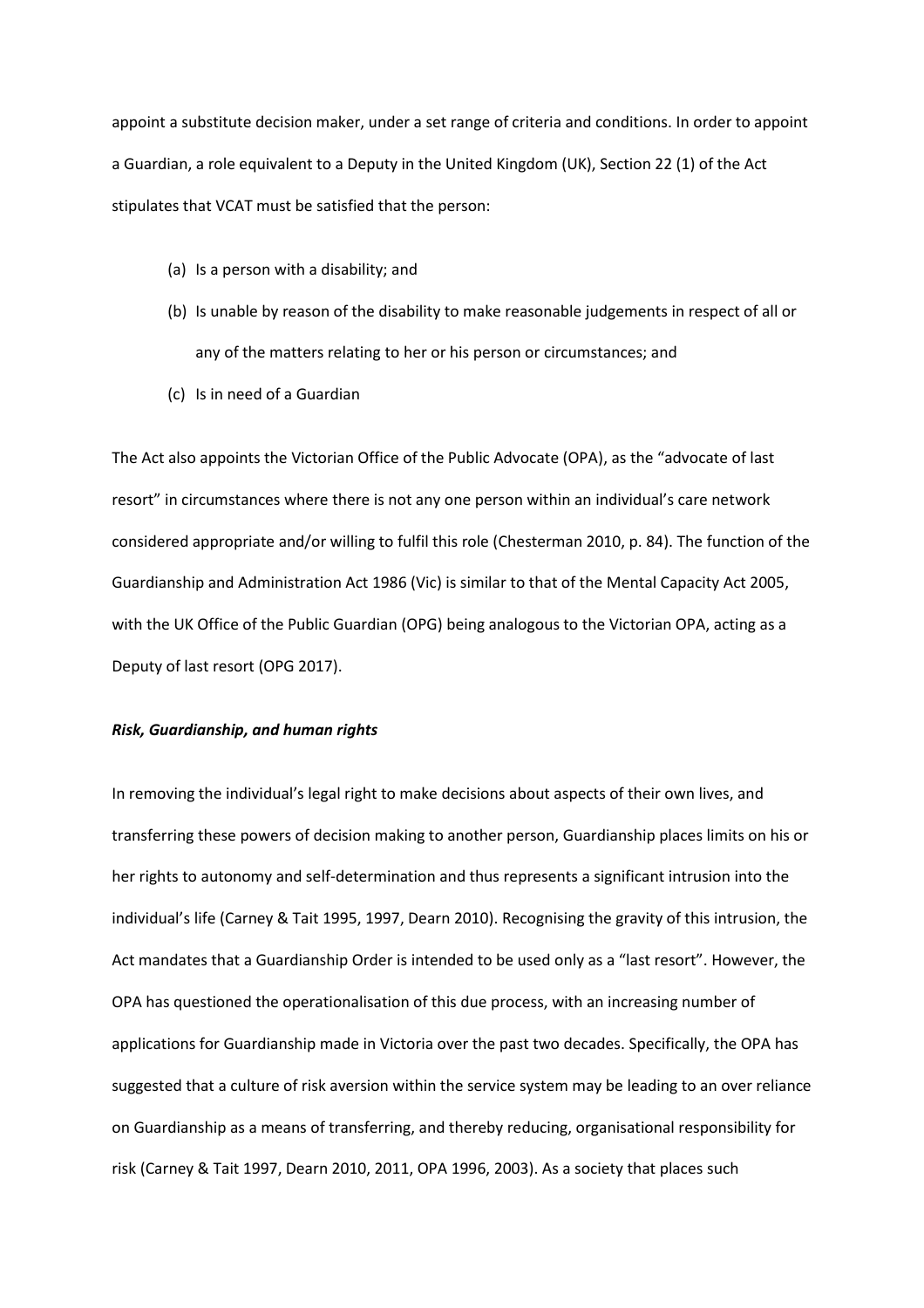importance on the rights and freedoms of individuals to pursue their lives according to their own choices, values and decisions, the potential overuse or overreach of Guardianship is an issue of concern, and prompts further investigation.

Risk assessment and management are key components of professional practice and decision making within the Victorian Guardianship system (Chesterman 2010, OPA 2003, 2004, Dearn 2010, Mills 2017). While the term "risk" only appears once in the Act, VCAT often considers risk when determining whether the limitation of rights and freedoms imposed by Guardianship is in the "best interests" of the person relative to the risk*s* of not appointing a Guardian (Chesterman 2010, p. 97, see also, the case, *MD (Guardianship)<sup>1</sup>* in which an interim guardianship order allayed general risk concerns).

Moreover, the OPA has consistently highlighted the issue of risk aversion as a potential factor in the increased rate of Guardianship applications observed since the introduction of the Act in 1986 (OPA 2011, 2012, 2013). Specifically, the OPA has argued that Guardianship applications are not always made in line with the Act's "best interests" requirement, but are sometimes used to "transfer duty of care" (Dearn 2010, p. 4) and "spread the responsibility and potential liability associated with a client" (OPA 2004, p. 15). The OPA has further argued that "Guardianship legislation often amounts to a blunt protective instrument that risks limiting people's freedoms more than is necessary" (Chesterman 2010, p. 89). These observations appear to suggest that Guardianship may not be operating as a "last resort", and are clearly concerning when considering the possible impact of Guardianship on represented persons' human rights.

# **Methodology**

in line with previous research (Stanford 2008, 2011), this study approached risk as a discursive construct, which is "spoken into existence" (Søndergaard 2002, p. 189), and given meaning by

 $\overline{\phantom{a}}$ 

 $^{\rm 1}$  [2005] VCAT 2597)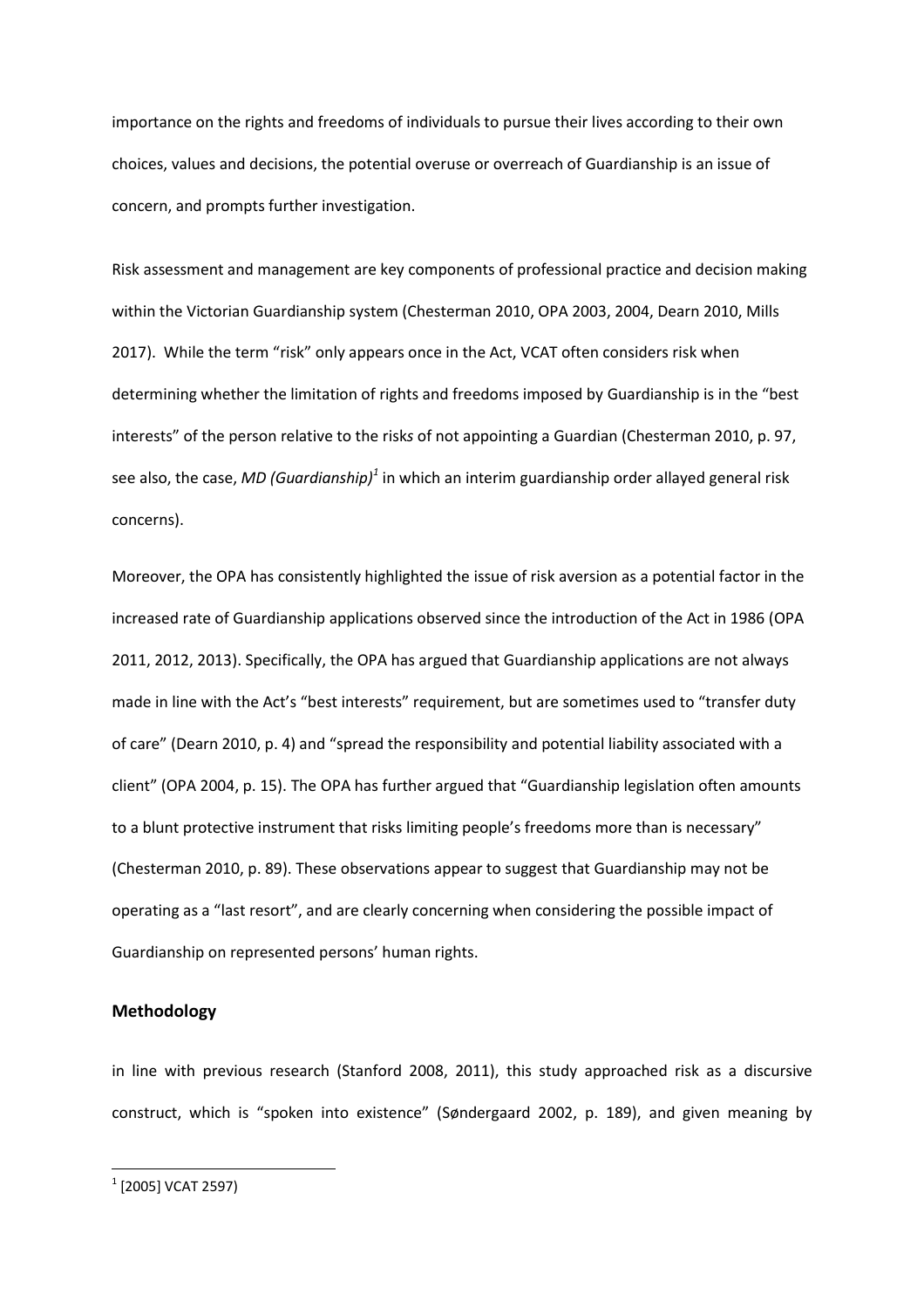practitioners themselves. Face to face participant interviews, lasting approximately one hour, were conducted between July and September 2014 with 10 professionals involved in the Guardianship system.

The sample selection took into consideration the three processes of the Guardianship system that the researcher identified as being probable sites of "risk talk" (Stanford 2009, p. 4) – (i) the decision to apply for a Guardianship Order, typically made by a community case manager or Advocate Guardian (ii) the Guardianship application and hearing process, often involving lawyers (when contested) and Advocate-Guardians and (iii) the management of clients granted Guardianship Orders, a responsibility of Advocate-Guardians.

Institutional approval to recruit participants was first gained from the Victorian OPA and a large State Welfare department. Research related information was provided to a key contact person at both organisations responsible for distributing invitations to relevant staff members, who then contacted the researcher directly to express interest in participating. The researcher directly contacted lawyers known to be active in Guardianship matters. Prior to interviews commencing, all participants provided formal written consent . The resulting sample comprised five Advocates employed by the Victorian OPA, three community-based case managers, and two lawyers with a professional interest in disability law and Guardianship matters (see Table 1). Interviews were audio-recorded and transcribed verbatim prior to analysis, generating a total of 214 pages of interview data. The Monash University Human Research Ethics Committee granted ethics approval for this study.

#### **TABLE 1 HERE**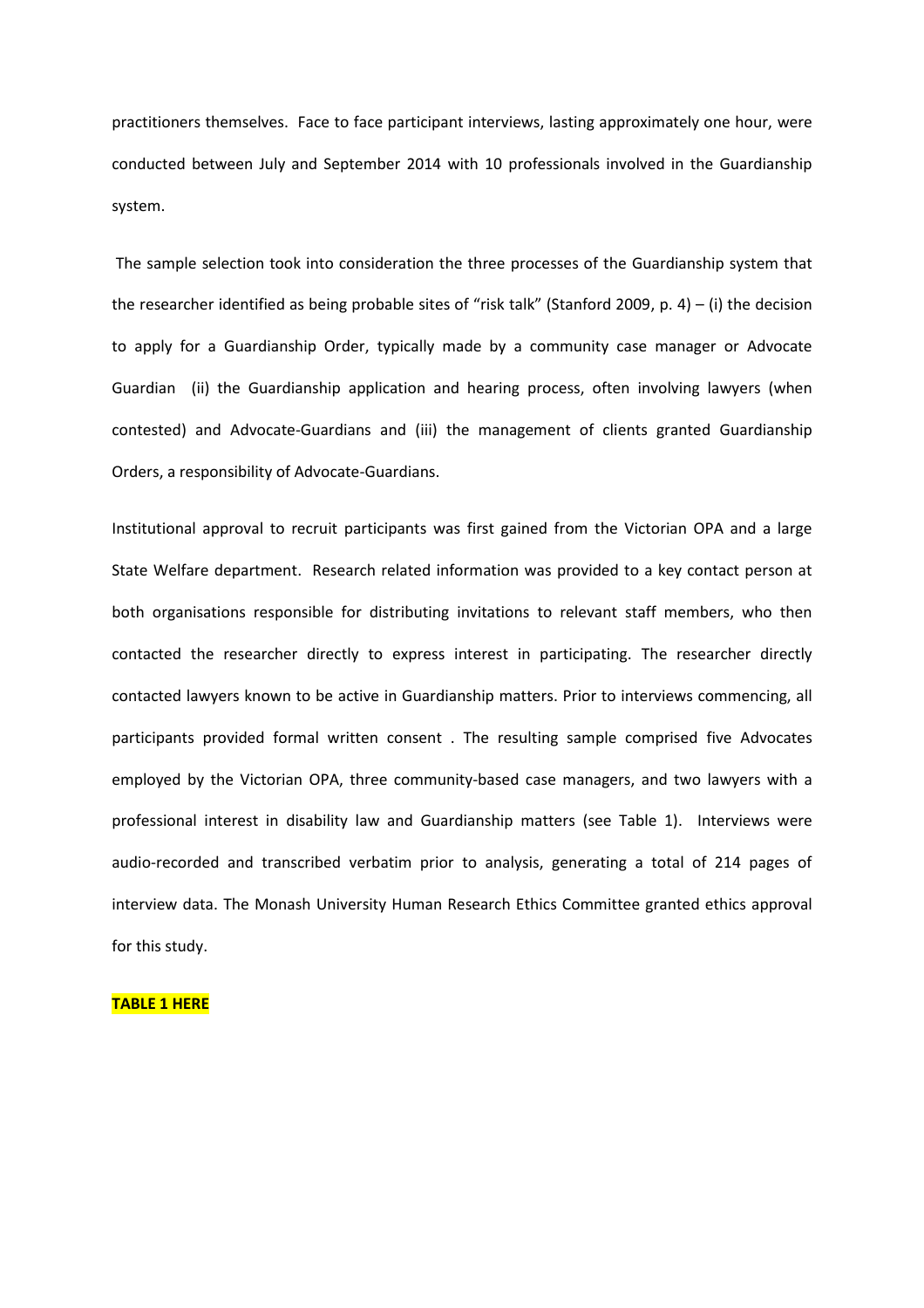A thematic analysis enabled the identification of key categories related to the research question and gave structure to the collected qualitative data. Initially, a process of open coding was used to organise data from individual interviews into broad thematic categories (King & Horrocks 2010, p. 152). The initial open coding system developed through "hearing the data" (Rubin and Rubin 2011, p. 3), and identifying participants' repeated words and phrases when discussing risk, and noting the connection of risk to participants' descriptions of particular events, emotions and behaviours (Bryman 2015). The codes identified within interviews were then compared and contrasted with one another through disassembling and reorganising the initial themes, until a point of saturation was reached where no new connections or themes were observed (Bryman 2015).

#### **Findings**

Findings are presented around eight key themes, beginning with those concerning participants' perspectives on the meaning and place of risk in everyday guardianship practice, followed by themes related to how risk is communicated, shared and negotiated between different professionals within the Guardianship system.

# **The place of risk within the Guardianship system**

All participants identified the assessment or consideration of situations involving some aspect of risk as central to the Guardianship system, and they considered risk to be a "very real and very challenging issue" (CM02), and a subject of "ongoing discussion, negotiation and reflection" (AG02).

In general, risk as an issue of concern was recognised as a pervasive feature of the Guardianship system:

It's [risk is] everywhere, it's before [an Order], during [VCAT] and after…If somebody puts forward an argument that there is a big risk of something happening to the person if another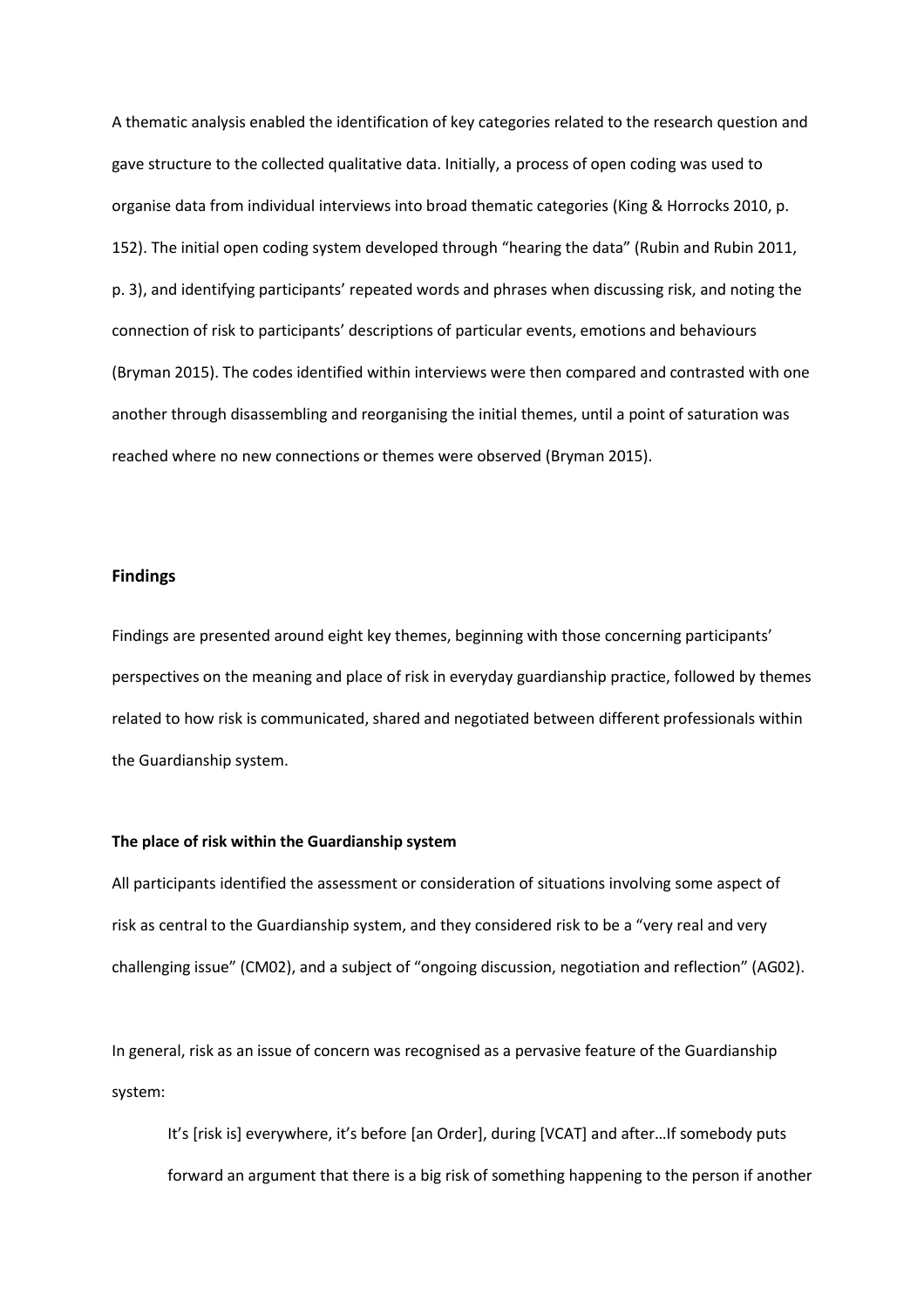decision maker isn't put in place… that's the beginning and the end of it [the Guardianship process]. (LA01)

There was broad recognition of risk as subjective, situational and "the grey bit" (AG03) of practice within the Guardianship system. All participants resisted the notion of a "black and white" (AG05) understanding of risk and highlighted the dangers of attempting to encapsulate the complexities of clients' lives within a definition:

Strict definitions can be really dangerous…I don't think it reflects the way anybody lives their life, it is just too concrete and people's lives are more complicated than that. (AG03)

# **Risk as tangible and transferable**

In all interviews, risk was spoken of as a tangible entity, attached to clients and their behaviours, and then "shared" "dispersed" and "held" by and between practitioners and organisations. The movement of risk was identified as occurring at three key points -

Between clients and individual practitioners, such as when one participant advocated for a client to be returned home when a hospital had decided on nursing home placement. He felt that he had 'taken on' the risk:

I am holding some of that risk and saying, 'he is staying at home'…but yeah, I am holding that risk for him now. (AG05)

Between practitioners and their organisations when, for example, a person is injured or even dies following a practitioner's decision:

I have three levels of management above me to absorb that risk. (AG04)

And between professionals in a care team environment when everyone contributes to decisions: You could say it [the risk] has become more dispersed as well, now that more people are involved on the care team. (CM02)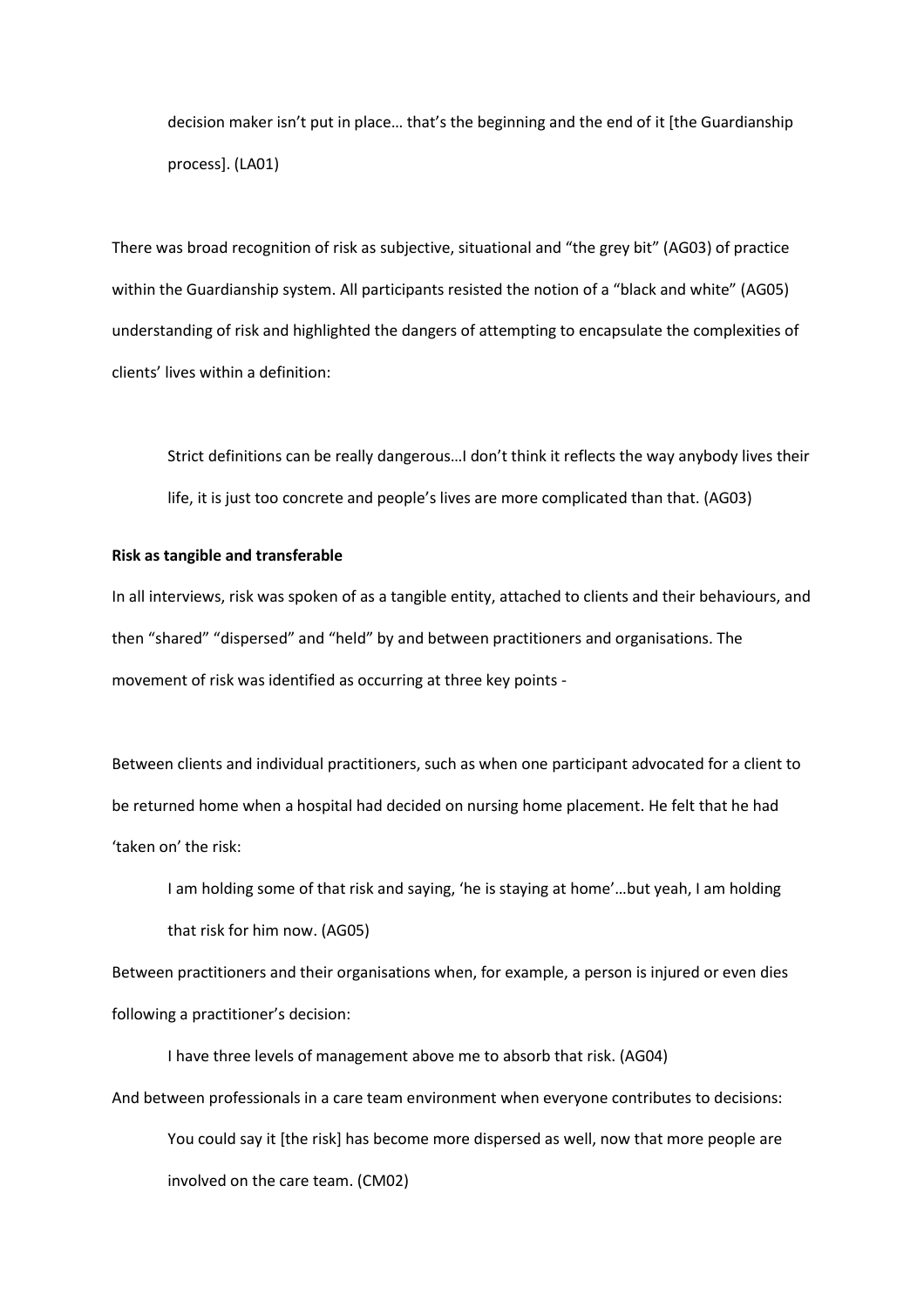All participants spoke of risks as existing and interacting at multiple sites within a particular case. For example, AG1, AG2 and AG4, and LA1 described clients as being simultaneously "at *risk''* from themselves or others while also posing "a *risk''* to themselves, the practitioner and/or the community:

The risks could be to self, the risks could be from self to self, and it could be from others to the client. (AG01)

Risks were also described as being interconnected and interactional, with AG01 perceiving risks as compounding and interacting with one another to create a "landscape of risk". Similarly, CM02 spoke of needing to identify "what risks counteract each other", while discussing a case in which a guardianship application had been made for an older man with hoarding behaviours whose squalid property was causing health problems for himself and nearby tenants.

## **Risk as both opportunity and danger**

All participants perceived risk to be "both negative and positive" (AG4), with taking risks and participating in trial-and-error seen as vital to the provision of opportunities for clients to build selfconfidence and independence:

Having this [a Guardianship Order] shouldn't mean that we don't let a person make any mistakes or try new things…it might just be that they need more support to do that. (AG3)

Similarly, all participants recognized risk as a 'right' that should be afforded to their clients, regardless of any disability or impairment:

That 'dignity of risk' stuff is really important you know … people do have the right to make their own choices, whether they have a disability or not … they do have that right. (CM02)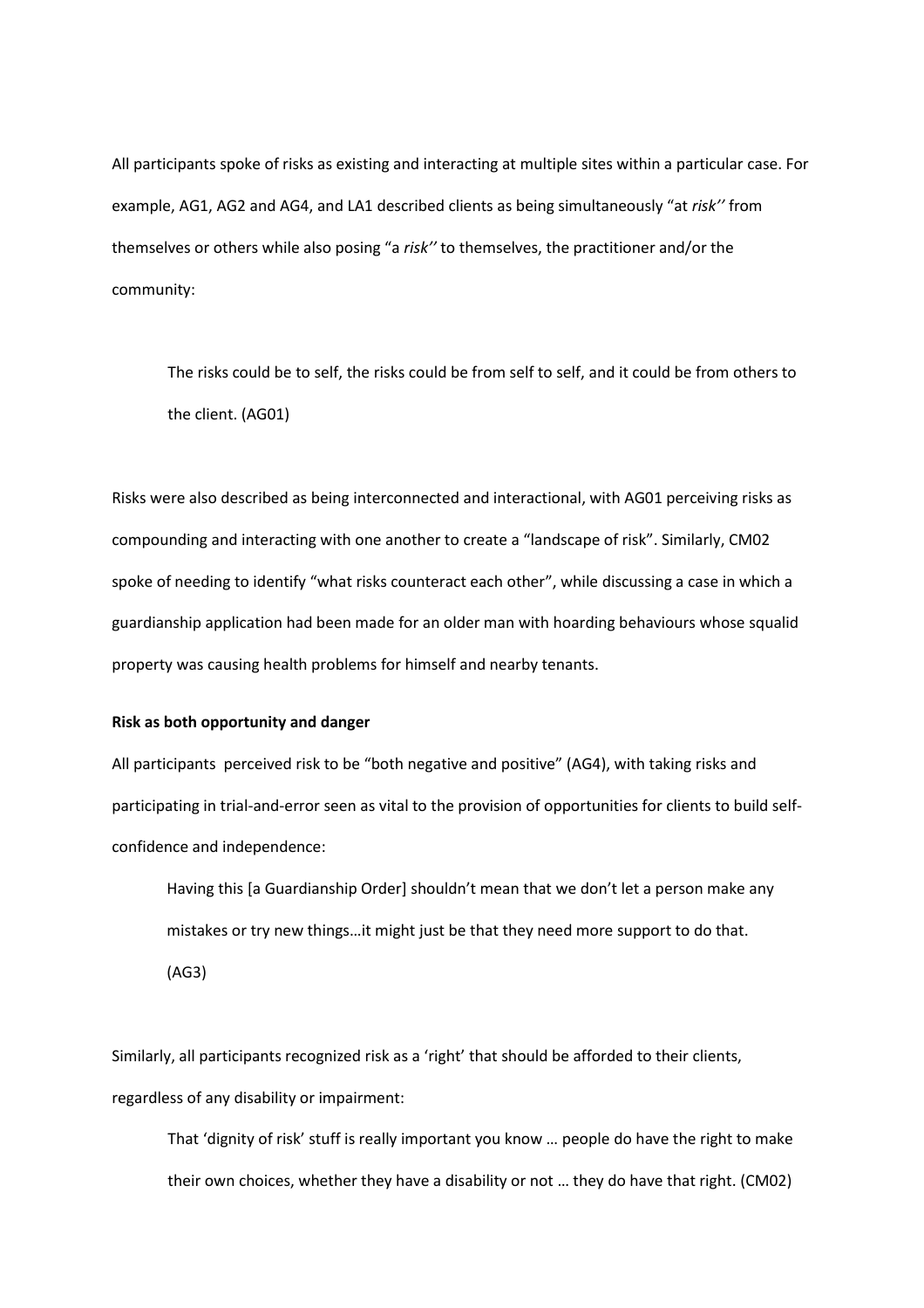Concurrently, when asked to describe a recent case or situation that demonstrated the challenges of working with risk, several participants spoke of risk as being negative, and associated with the possibility of harm. The threat of physical harm emerged as participants' predominant concern and was the most readily discussed. Clients' physically threatening circumstances included:

- P2 (AG): A client at risk of "environmental toxins".
- P6 (Lawyer): "He [client] will drink himself to death".
- P7 (Lawyer): Clients who "walk out, [and] don't look for any cars".

#### **Risk can create fear and threaten the professional's professional standing**

A consistent theme throughout all interviews was that risk can make practitioners feel cautious and apprehensive, particularly around issues of duty of care and potential legal or professional culpability:

You do sometimes worry about being blamed or being sued or whatever else ... I guess that's a risk we have too. (AG2)

For several participants, the uncertainty of risk and an increasing sense of individual responsibility compounded this threat:

You are the one with the obligation and ... the authority, so even your boss can't actually tell you what to do or what's right or wrong, or too risky … it's a hard thing. You're alone…I don't know if that exists in other roles. (AG5)

Two Advocate Guardians (AG3, AG5) and two case managers (CM1, CM2) suggested that the fear of legal culpability and blame for a decision involving risk was "reflective of society becoming increasingly ... much more conservative and focused on accountability" (AG3).

# **Risk can pose an ethical dilemma**

All case managers and Advocate Guardians discussed the ethical challenges of balancing their commitment to client self-determination with the need to protect individuals from harm. Several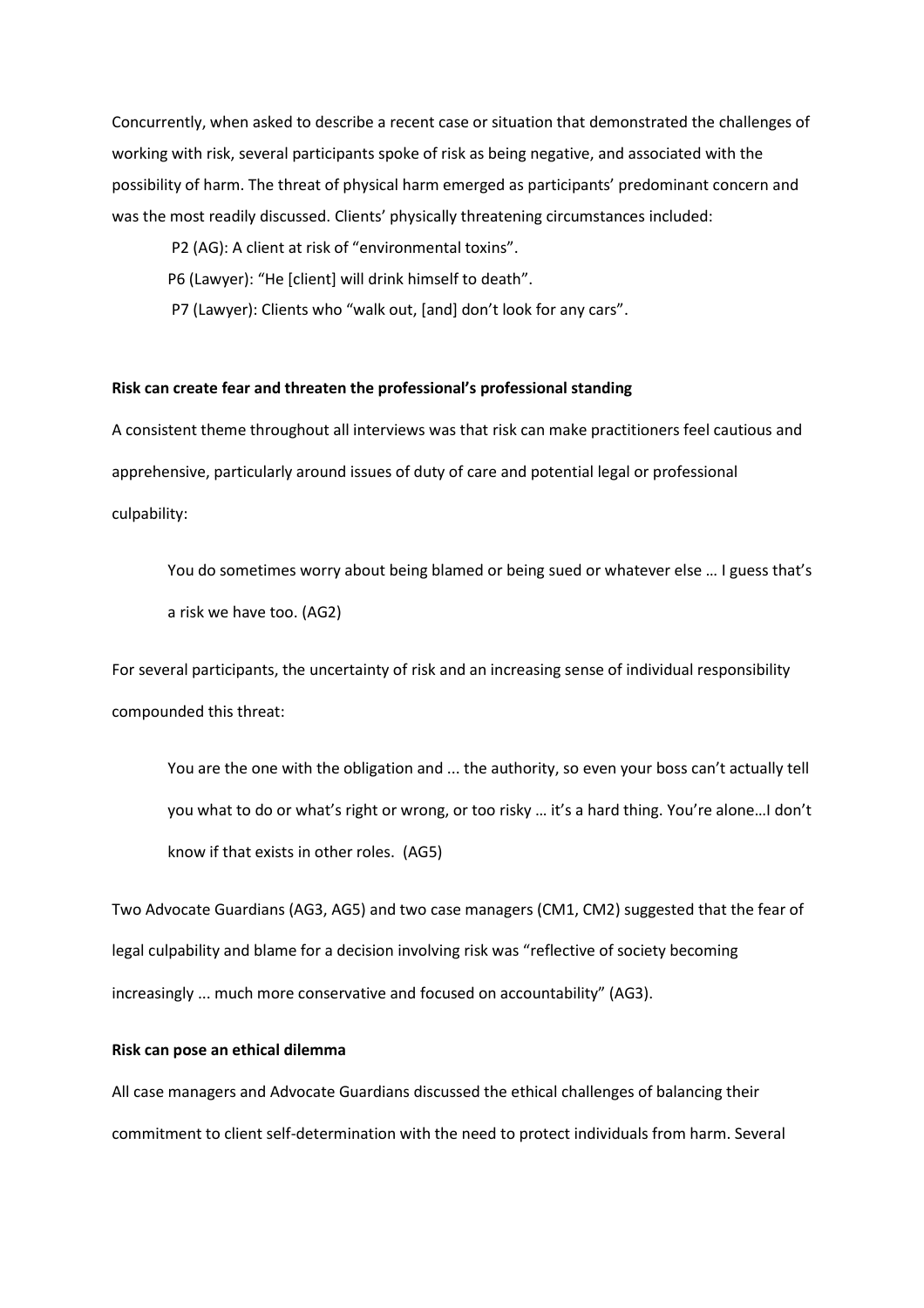participants (AG1, AG3, AG5, CM1, CM3, LA1) explored the complexity of negotiating the interrelationships between risk(s) and rights:

It is not like you can say 'human rights or protection from risk?' because each human has a set of human rights which are not all necessarily easily protected separately.

(CM3)

Navigating the ethical dilemmas that risk posed also emerged as an opportunity for practitioners to exercise their professional judgment and expertise. Several participants described 'taking' and 'assuming' risk on behalf of their clients, as a response to the possible imposition of risk aversion on their clients' lives:

I get to assume some risk for them [clients] and that can be a really scary thing or you can embrace it and say, "You know what, this is actually a really positive thing". (AG4)

As an example, this Advocate-Guardian proceeded to describe a common case scenario in which he felt empowered, by nature of his statutory authority, to challenge a hospital medical staff decision to discharge an older adult to a nursing home, as they held a much lower threshold for risk. By absorbing the risk, on the client's and hospital's behalf, he felt he was acting in the client's best interests.

Moreover, when asked to describe their approach to the negotiation of acceptable risk with other professionals, several participants expressed a clear commitment to advocating on their client's behalf in circumstances where they felt that other professionals were being overly risk-averse:

CM1: "I am always trying to stand with the person."

AG2: "It's about ... standing in the shoes of the person."

LA2: **"**I fight to have their [clients'] voice heard."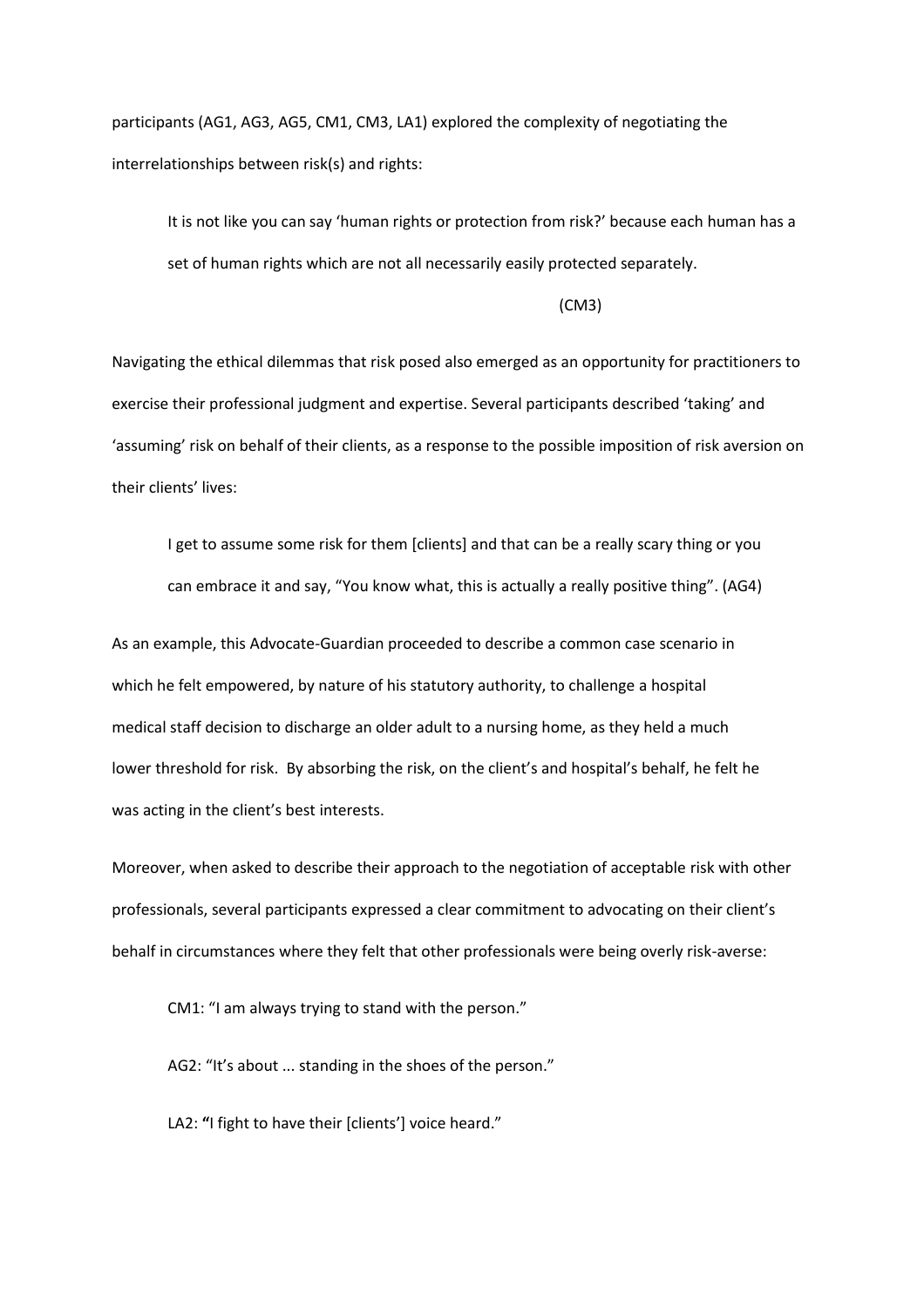#### **Risk is negotiated and debated**

A strong theme emerging from all interviews was that risk was often a topic of disagreement and negotiation between different professions within the Guardianship system. Generally, this conflict was associated with disagreements about acceptable levels of risk for clients and the distribution of responsibility for that risk between professionals and their organisations:

Everyone has an agenda and it will be black and white to that individual [professional]. Everyone has a different idea of how much risk is ok ... [and] more importantly who should be responsible for it. (CM1)

Conflicts and disagreements around issues of risk were particularly evident between lawyers and both case managers and Advocate Guardians. Advocate Guardians and case managers questioned the appropriateness, for cognitively impaired clients, of the legalistic 'taking instructions' model<sup>2</sup>:

I find there can be conflict between the Guardian and the lawyer because I often question who is actually giving the instruction; I know the client, and I am really not convinced that this instruction is coming from the client. (AG5)

In contrast, lawyers perceived human service professionals within the Guardianship system to be "overly risk averse" (LA1) and they spoke of "go[ing] into battle against the OPA" (LA2) in order to protect their clients' rights. These participants acknowledged that other professionals might describe them as being difficult to work with, but maintained that such conflict was necessary in their clients' interests.

# **Sharing and communicating risk**

 $\overline{\phantom{a}}$ 

All participants identified the referral and diffusion of responsibility for risk occurring between professionals and service providers throughout the Guardianship system. This movement of risk was

<sup>&</sup>lt;sup>2</sup> 'taking instructions' refers to lawyers' obligation to act on the basis of information provided by their clients about the circumstances of a situation, or their views and values regarding the situation (Australian Law Dictionary 2013)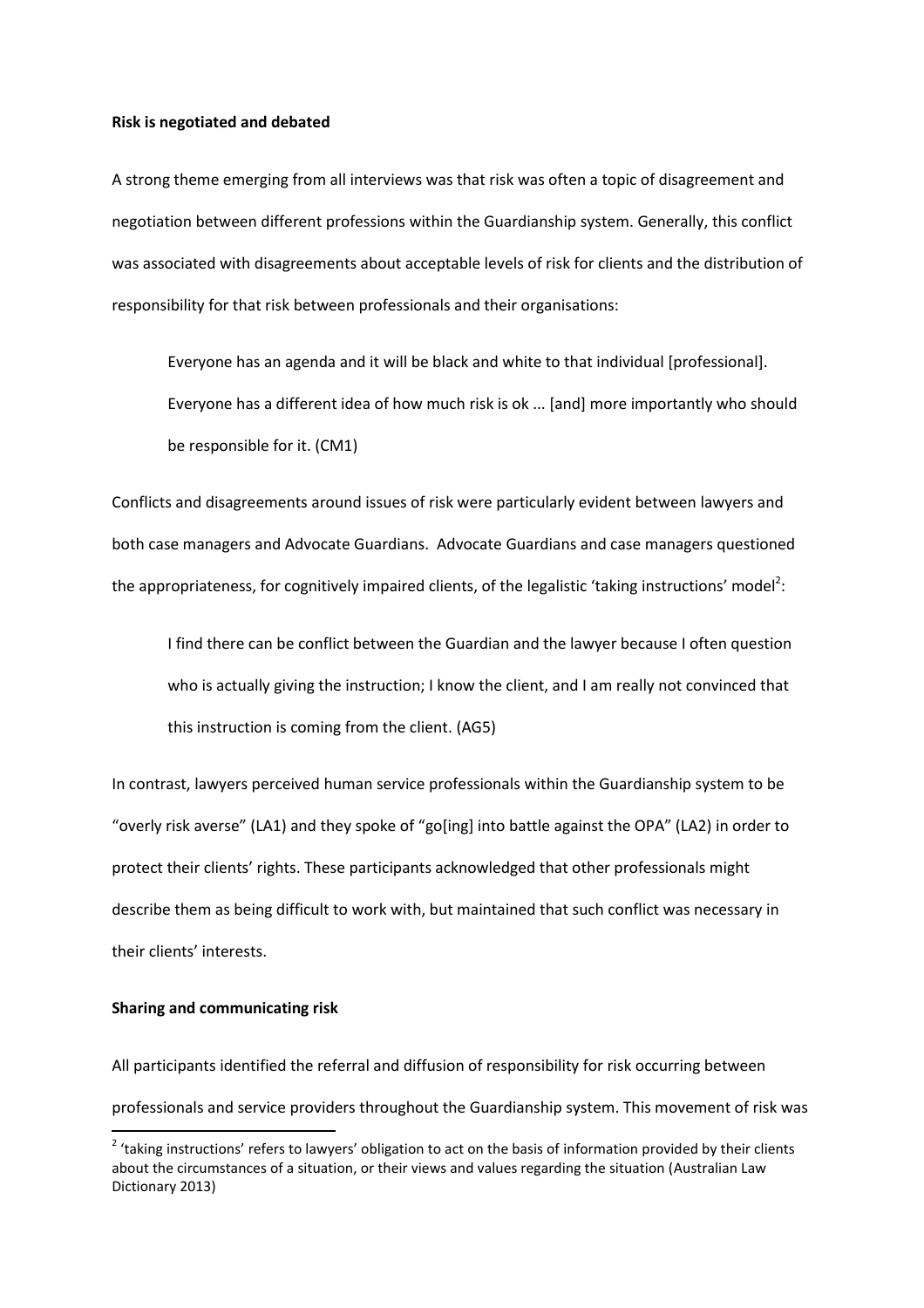often perceived as an outcome of risk averse organisational policy focused on reducing the possibility of legal liability. Several participants discussed feeling pressured to avoid taking on responsibility for high-risk cases, particularly those which could result in death or community harm and could negatively impact the organisation. One case manager described the 'sharing' of risk as one outcome of the pressure that some case managers felt:

It's almost a debrief at each case conference where people are just saying, 'It's too much risk, I'm sitting with too much risk, I need to share it, you have it, no you have it, I don't want it'… there is that tendency. (CM2)

On a broader level, all participants highlighted an application for Guardianship as the end-point of the risk referral process within the Guardianship system. The perception among both Advocate Guardians and lawyers was that the appointment of a Guardian often served as a way of "shift[ing] the onus and responsibility for risk" (AG1), rather than necessarily being in the client's best interests:

Instead of just trying to work out a reasonable pathway through it [risk] they [organisations] will seek out a Guardian to take on the responsibility. (AG2)

This participant suggested that rather than using resources to engage in meaningful problem solving, or waiting to determine the outcome of a possible intervention, organisations would sometimes seek to appoint a guardian as a 'quick fix'. The three case managers partially confirmed this perception. For example, CM3 described feeling more comfortable in the knowledge that the ultimate decision making responsibility had been shifted to the Guardian:

They had decisions, ethically very difficult decisions to make, so it's been nice to know … that at the end of the day the Guardian is making the decision.

Similarly, CM2 described how:

Hav[ing] a Guardian appointed makes our lives so much easier ... [it] takes all the heat off.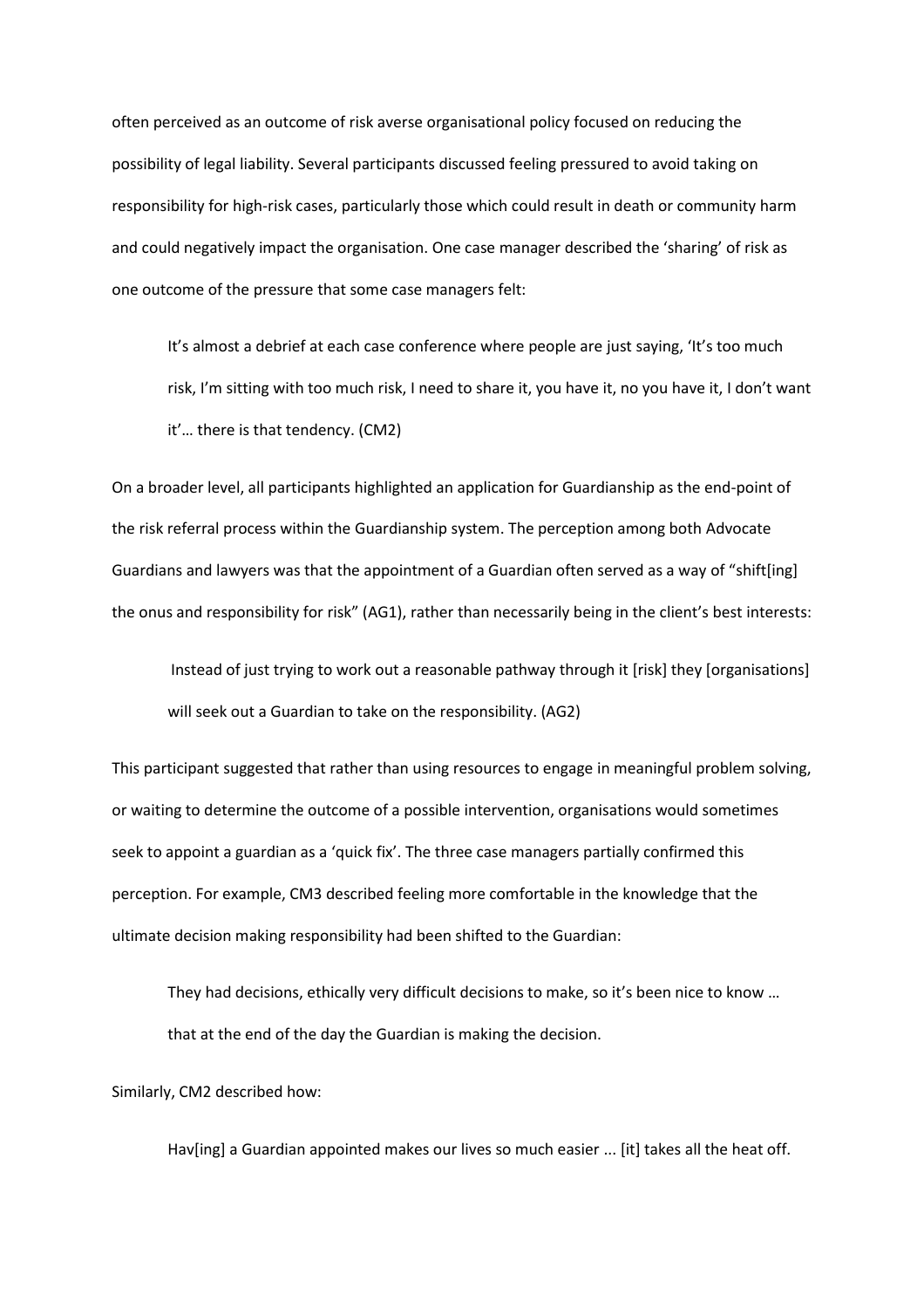Nevertheless, all case managers rejected any suggestion that Guardianship applications might be being made simply to avoid responsibility. They maintained that Guardianship was only pursued where no other option was available to deal with risk.

#### **Risk can be embraced, roles negotiated, and solutions reached**

Participants described risk as an issue stimulating conflict and negotiation between professionals within the Guardianship system. This conflict was often associated with differing role expectations and rigid adherence to professional decision-making models. As such, several participants discussed the need to approach issues of risk with openness towards, and towards acceptance of, different professionals' roles and expectations:

It's not [about] changing that perspective, that's there, it's just making sure that everyone has empathy for everyone's roles, responsibilities and confines. (CM3)

While all participants recognised the challenges of working in the midst of various professional models, several participants described situations where their traditional role parameters had been extended in order to reach solutions on issues of risk:

Everyone has some flex in their roles, you get lawyers who ... will flex their 'taking instruction' as much as they can to get a good outcome for the client and you will get social workers who will flex their 'duty of care' because they know they can get a good outcome. (AG4)

# **DISCUSSION**

#### **Perceptions and experiences of risk**

While all participants in this study acknowledged the significance of risk and identified a myriad of factors, activities and identities that they considered to be representative of its existence, none of the participants were either able or willing to provide a concrete definition of risk. Although all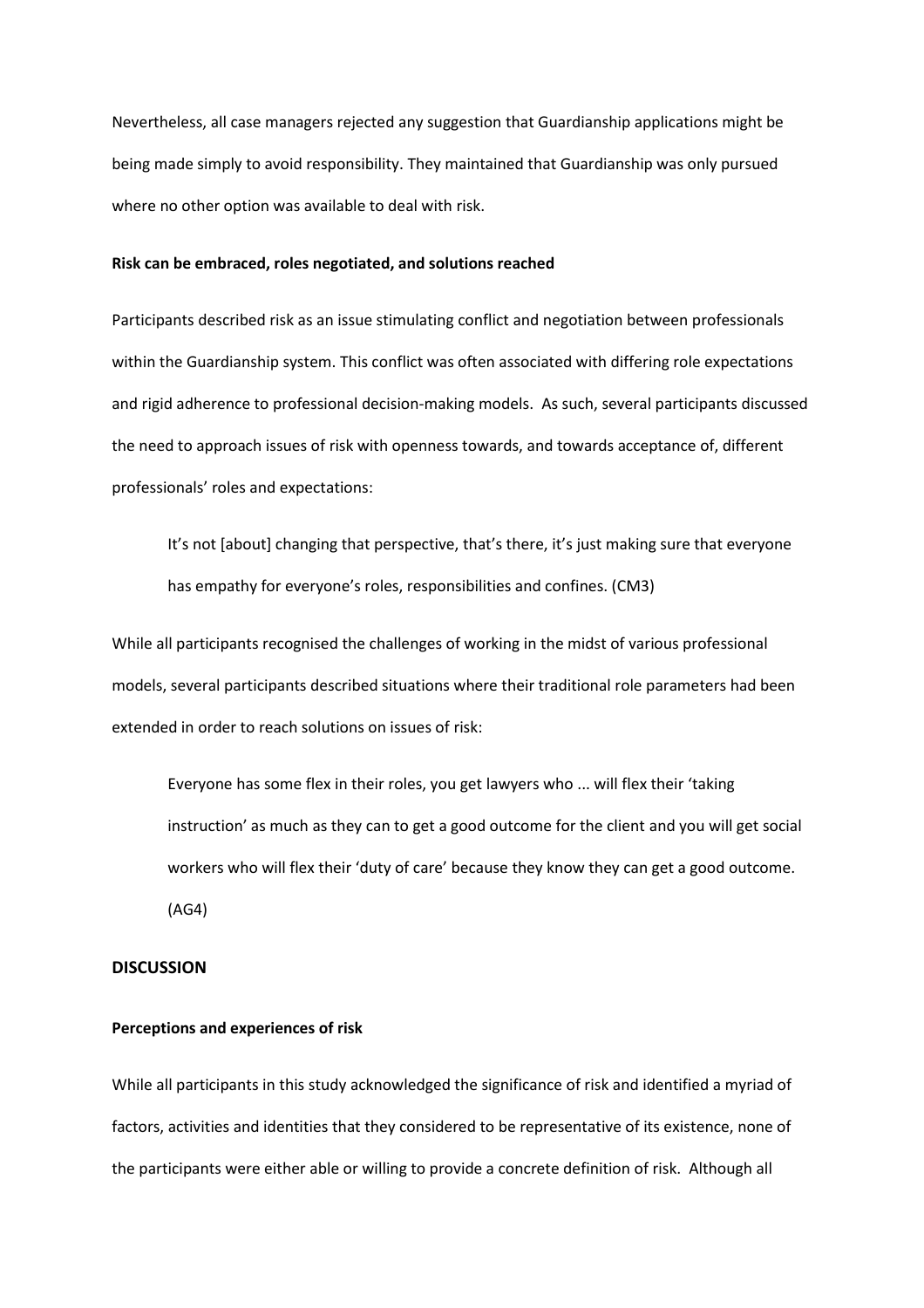participants recognised the subjectivity of risk*,* clear differences emerged between Advocate Guardians and Guardianship professionals with regard to defining risk.

Case managers and lawyers spoke of risk as an accepted reality of their practice in the Guardianship system, existing "everywhere" (LA1) and being acted upon and engaged with as a routine, and almost subconscious, component of everyday practice. Despite recognising the impact of risk in the Guardianship system, these participants viewed the "job" (LA1) of defining risk as being outside their area of professional responsibility. In contrast, a majority of Advocate Guardians resisted "strict definitions" (AG3) embedded in organisational policies and, instead, emphasized risk as a subjective and contextual construct requiring the application of professional judgment and expertise. Far from being powerless actors in the face of "risk-prone bureaucracies" (Kemshall 2010, p. 1256), as some existing literature suggests (Green 2007, Kemshall 2010, Power 2004, Webb 2006), Advocate Guardians in this study appeared to be active in formulating their own understandings of risk in response to the realities of everyday practice.

This study's limited sample prevented a deeper exploration of both the explicit and the subtle differences between Advocate Guardians and Guardianship professionals in relation to their conceptualisation of risk. A possible explanation may be that the legislative nature of the Advocate Guardian role allows a greater sense of professional autonomy, and thus independence, to challenge aspects of their organisational and policy environment. The notion of risk operating as a latent aspect of practice, as case managers and lawyers proposed in this study, has not specifically been explored in previous research. However, this finding seemingly supports the notion of risk becoming an increasingly ubiquitous and pervasive feature of everyday life, as the "risk society" perspective contends (Beck 1992, Giddens 2013).

# **Negotiating and transfering risk within the Guardianship system**

Sharing and deferring responsibility for risk emerged within this study as being the dominant approach to managing the fear and uncertainty associated with "holding too much risk" (CM03). For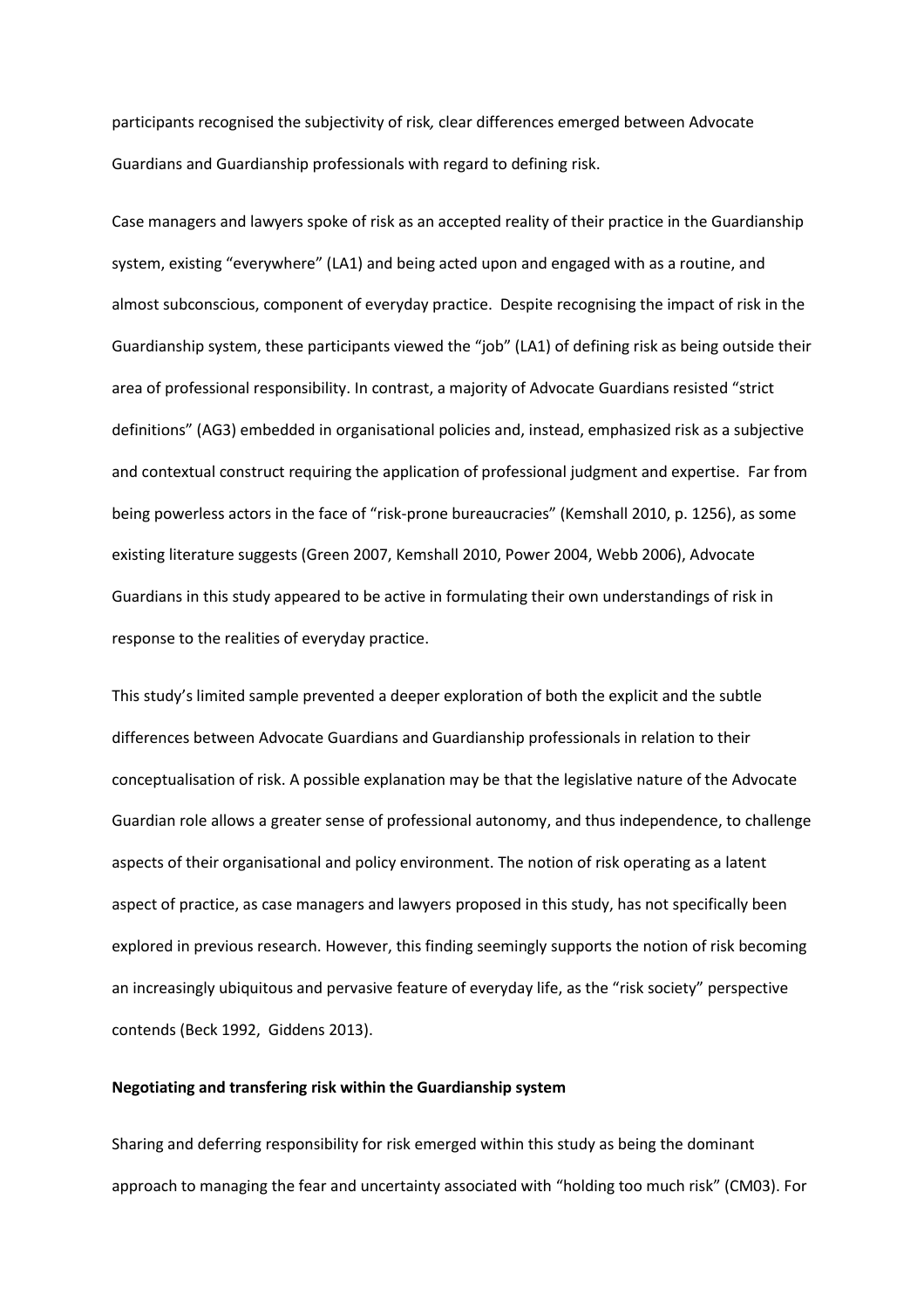individual practitioners (except lawyers), communication about risk with superiors and colleagues reduced feelings of anxiety through mitigating the level of individually held responsibility and culpability associated with the risk. This communication typically occurred through the processes of supervision and the completion of detailed case notes to provide a "visible track record" of decision making regarding how risk had been assessed, and what management strategies had been implemented (Pollack 2010, p. 12). While this finding appears to confirm the notion of risk operating as a defensive and procedurally dominated feature of professional practice (Munro 2004, Rose 1998, Rothstein, Huber & Gaskell 2006), an additional theme this study uncovered was that communication about risk also provided professionals with a level of support and reassurance. As such, it appeared that risk was communicated not solely to shift responsibility or to fulfil accountability expectations but also to explore, within the supportive environment of professional supervision, the nature and impact of that risk. While it was beyond this study's scope to further explore the role of supervision in mediating the impact and experience of risk for practitioners, the limited findings do appear to support Stanford's contention that "supervision has the potential to be a 'safe' space for social workers to explore the ethical and moral dilemmas associated with risk" (2011, p. 1527). Viewed in the context of literature highlighting the potential for supervision to operate as an extension of organisational risk management regimes, a greater focus on providing supportive and open organisational environments is a key recommendation of this study (Beddoe 2010).

At a broader level, this study's findings in relation to the avoidance of risk provide some evidence for the OPA's suggestion that organisational risk aversion may be a factor associated with the increasing rates of Guardianship applications lodged in Victoria over the past two decades (Dearn 2010, OPA 2012, 2013). According to lawyers and case managers, organisational risk aversion and the displacement of risk is one of the major drivers for Guardianship applications. This observation is consistent with Brett *et al.*'s (2010) findings, which identified the transfer of 'high risk' clients to other organisations as a common approach to managing risk in their large sample of Victorian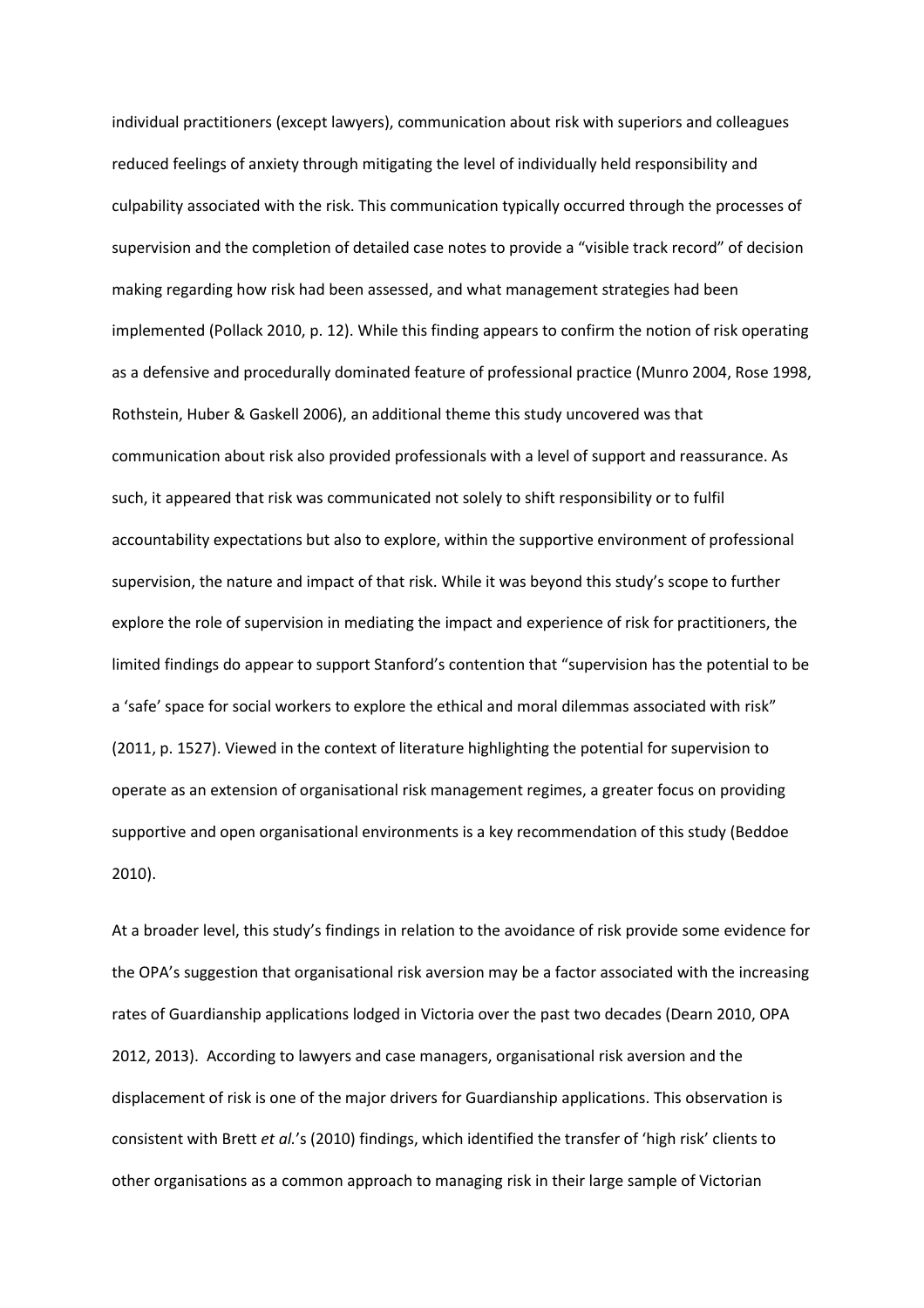community service organisations. However, while case managers did acknowledge that the presence of a Guardian reduced their sense of vulnerability and culpability*,* all maintained that an application for Guardianship was only made in situations where risk posed a direct threat to a client's wellbeing and where no other approach was available to reduce risk*.*

While this study's small sample size limits the transferability of this finding to the broader Guardianship system, it does appear to suggest that a combination of risk aversion and a lack of alternative mechanisms of resolution may be implicated in the displacement of risk through the process of Guardianship. This finding suggests that the legislative requirement for Guardianship to be used only where it represents "the means which is the least restrictive of a person's freedom of decision and action" (The Act s. 4 (2)) may not be appropriately met within the current Victorian human services system. Given the impact of Guardianship on clients' autonomy and selfdetermination, the use of Guardianship processes in this way is concerning. While this study was limited to the Victorian Guardianship system, it is important to note that there is broad international recognition that Guardianship should be pursued only when no other less restrictive means are available to achieve the best interests of an incapacitated person. For example, Section 1.6 of the Mental Capacity Act 2005 (UK) requires that consideration be given to whether the purpose for which a Deputy is being sought can be 'effectively achieved in a way that is less restrictive of the person's rights and freedom of action'.

A key strength of this study was the inclusion of a variety of professionals' perspectives on the issues of risk in the Guardianship system, enabling a preliminary exploration of the operation of risk in an inter-professional and interagency environment. Several participants in this study recognised differences in risk tolerance among organisations operating within the Guardianship system and identified specific organisations and professions that they perceived to be particularly risk averse or difficult to negotiate with on risk related issues. This conflict was most evident between lawyers and both case managers and Advocate Guardians and was spoken of as a key barrier to collaborative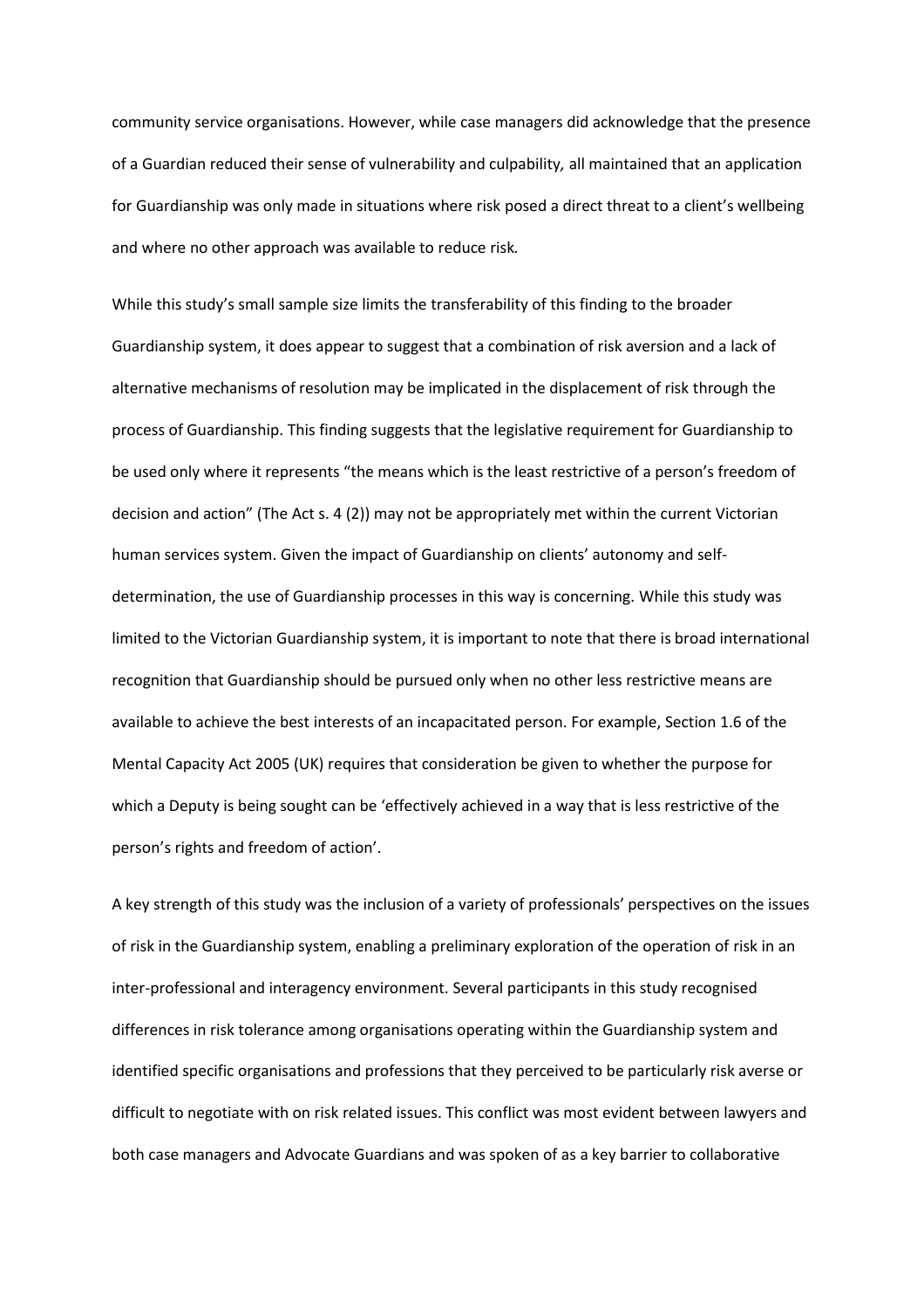practice between the professions. While the inclusion of only two lawyers in the sample precluded a more thorough examination of the nature and impact of this conflict, much of it appeared to relate to ethical conflicts between the legal model of "taking instructions" from clients (Billings 2005), and the Guardianship approach of acting in the clients' "best interests" (the Act, s. 4(2)). Given the legal nature of Guardianship and the potential benefits of legal representation for Guardianship clients appearing at VCAT (Billings 2005), this warrants further research.

The sharing of responsibility for risk between professionals in the Guardianship system was found to largely occur through informal negotiation between professionals themselves, rather than through formalised agency agreements. Participants described the need to be open and accepting with regards to different professional approaches to the issue of risk, but also flexible and creative when seeking to work collaboratively in response to issues of risk. This finding supports previous research indicating that human service practitioners are capable of navigating and adapting to structures of risk management while maintaining a clear focus on their clients' rights (Brett *et al.* 2010, Sawyer *et al.* 2009, Sawyer & Green 2013). However, as Brett and colleagues (2010) suggest, the lack of formal risk sharing arrangements between agencies potentially increases the risk and vulnerability that individual professionals face, and limits the capacity for creative collaborations between agencies. As such, the exploration of possible models or frameworks to enable more formalised and consistent approaches to the management of risk between agencies may be a valuable area of future research.

#### **Conclusion**

Drawing on the insights and experiences of 10 professionals engaged with various aspects of the Guardianship system, a complex picture of risk emerged from this study. While an understanding of risk as negative, fearsome and dangerous may pervade organisational policy and procedure, our research indicates that professionals understand risk as a more subjective and situational construct. Despite suggestions that the demands of risk management have transformed human services practice and replaced the ethical value basis of the helping professions, we found a far more hopeful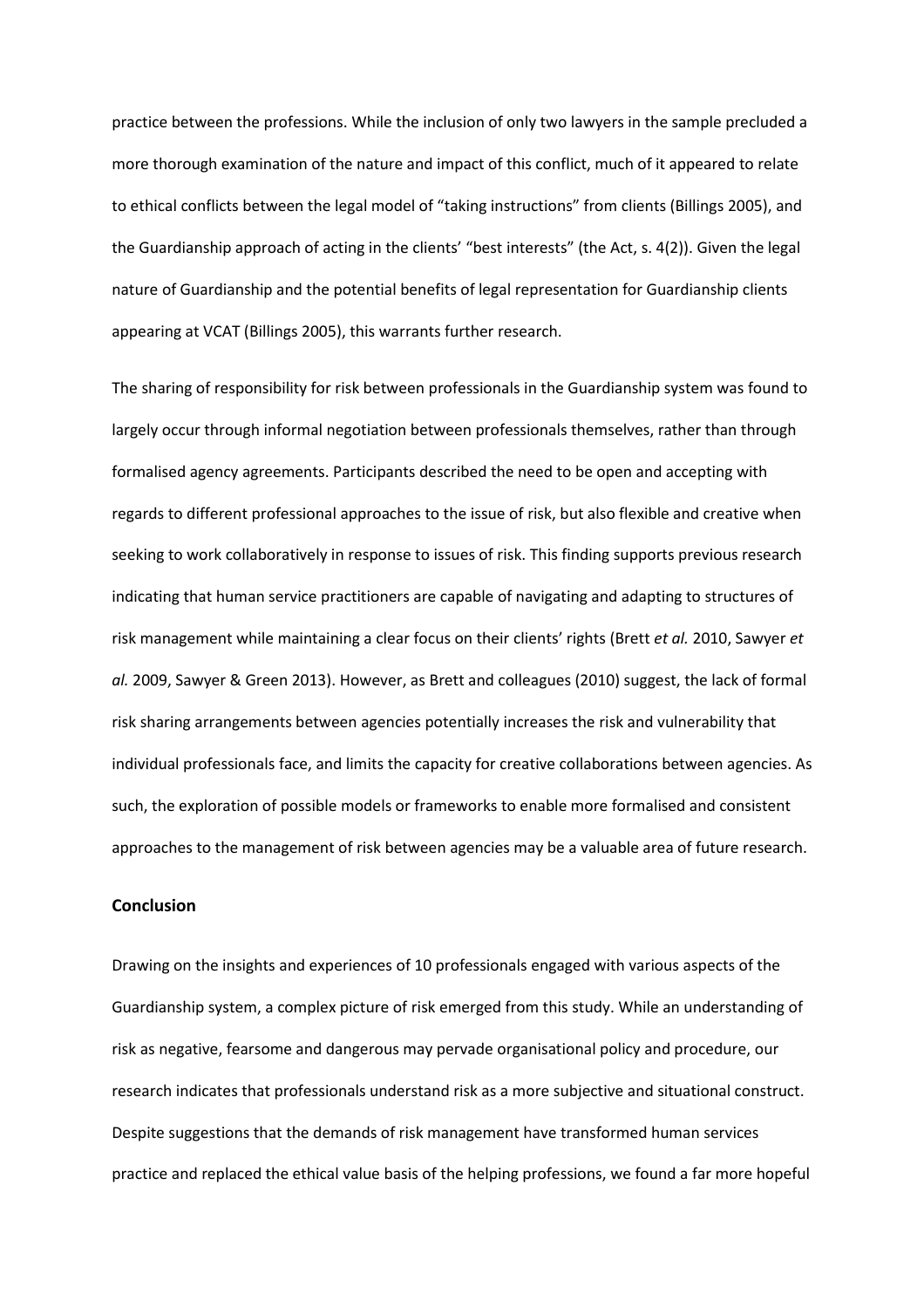picture. Though clearly recognising the dangers and vulnerabilities associated with risk, this study's professional participants were found to be active in resisting the conservative logics of risk and prioritising their clients' needs above the demands of risk management. Notwithstanding its methodological limitations, this study has provided a useful first step towards understanding the operation of risk in the field of Guardianship, from the perspective of professionals confronting risk related dilemmas in everyday practice.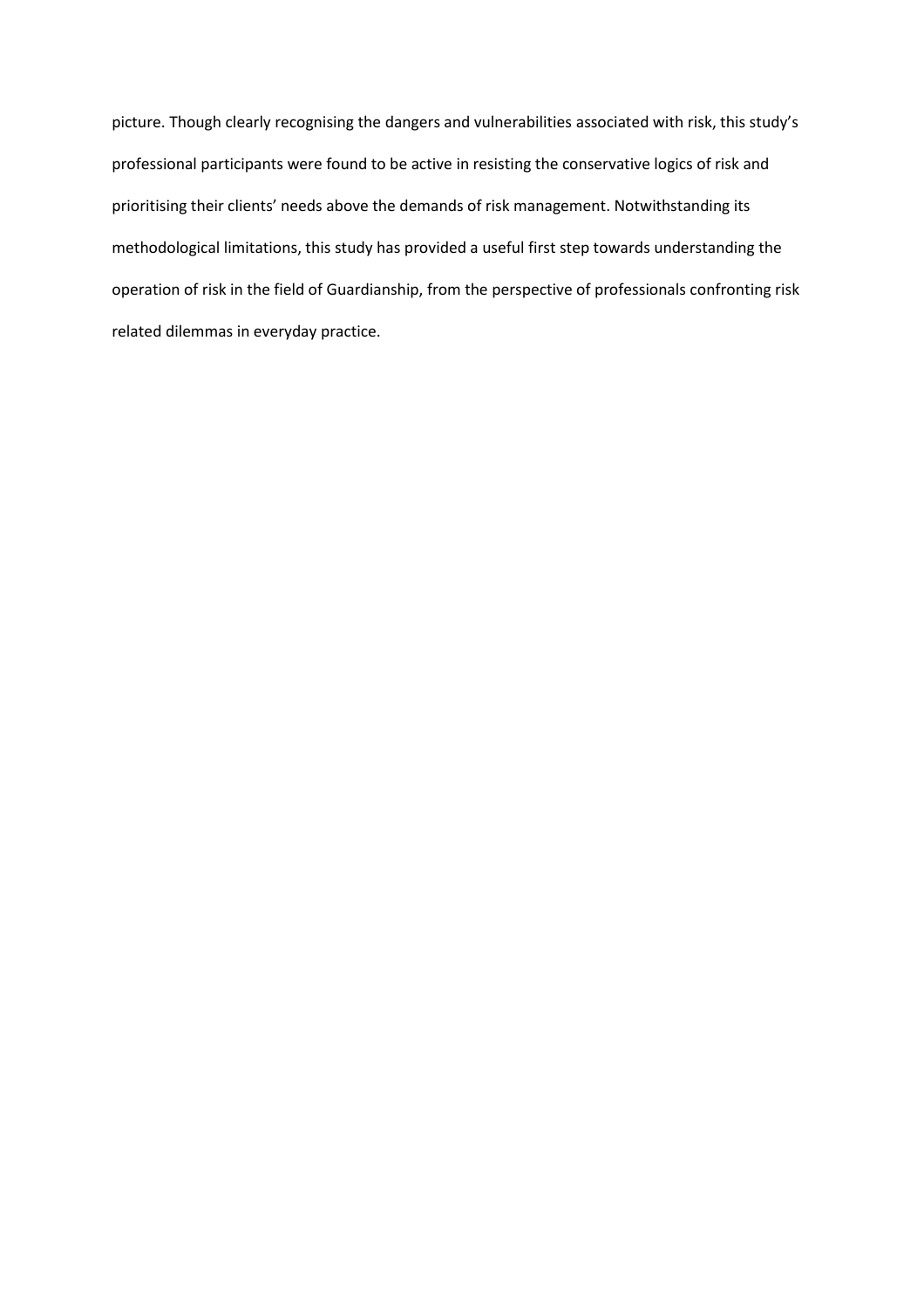# **References**

Australian Law Dictionary (2013). instructions. In Mann, T.(Ed.), Australian Law Dictionary. : Oxford University Press. Retrieved 22 Oct. 2017, from [http://www.oxfordreference.com/view/10.1093/acref/9780195518511.001.0001/acref-](http://www.oxfordreference.com/view/10.1093/acref/9780195518511.001.0001/acref-9780195518511-e-1948)[9780195518511-e-1948.](http://www.oxfordreference.com/view/10.1093/acref/9780195518511.001.0001/acref-9780195518511-e-1948)

Beck, U. (1992). *Risk society: Towards a new modernity*. London: SAGE Publications.

Beddoe, L. (2012). External supervision in social work: Power, space, risk, and the search for safety. *Australian Social Work*, 65, 197–213. <http://dx.doi.org/10.1080/0312407X.2011.591187>

Billings, J. (2005). Protecting the Vulnerable – The role of VCAT's Guardianship List and the role of lawyers, presented at the Law Institute of Victoria Wills and Estates Conference, Melbourne, 2005. Retrieved from<http://www.austlii.edu.au/au/journals/VicJSchol/2005/16.html>

Brett, J., Moran, A., Green, D & Sawyer, A. (2010). *Managing risk in community services: A preliminary study of the impacts of risk management on Victorian services and clients'*. Retrieved from

[http://docs.health.vic.gov.au/docs/doc/68DACB91EB9F9D60CA2579DD00193ECD/\\$FILE/Session%20](http://docs.health.vic.gov.au/docs/doc/68DACB91EB9F9D60CA2579DD00193ECD/$FILE/Session%201%20Managing%20Risk%20in%20Community%20Services%20Full%20Report.pdf) [1%20Managing%20Risk%20in%20Community%20Services%20Full%20Report.pdf](http://docs.health.vic.gov.au/docs/doc/68DACB91EB9F9D60CA2579DD00193ECD/$FILE/Session%201%20Managing%20Risk%20in%20Community%20Services%20Full%20Report.pdf)

Bryman, A. (2015). *Social research methods*. 5<sup>th</sup> ed. Oxford: Oxford University Press.

Carney, T., & Tait, D. (1997). *The adult guardianship experiment: Tribunals and popular justice*. Leichhardt, NSW: Federation Press.

Chesterman, J. (2011). Capacity in Victorian guardianship law: Options for reform. *Monash University Law Review*, 36, 84–102.

Daniel, B. (2013). Social work: a profession in flux. *Journal of Workplace Learning*, 25, 394– 406. <https://doi.org/10.1108/JWL-06-2012-0048>

Dearn, L. (2010). *Too much guardianship? Reflections on guardianship in Victoria: 1988–2008*. Retrieved from

[http://www.publicadvocate.vic.gov.au/file/file/Research/Discussion/History%20of%20Guardianship](http://www.publicadvocate.vic.gov.au/file/file/Research/Discussion/History%20of%20Guardianship%20paper%202_%20Reflections.pdf) [%20paper%202\\_%20Reflections.pdf.](http://www.publicadvocate.vic.gov.au/file/file/Research/Discussion/History%20of%20Guardianship%20paper%202_%20Reflections.pdf)

Dearn, L. (2011). *Submission to the Review of the Victorian Charter of Human Rights and Responsibilities Act (2006).* Retrieved from

[http://www.publicadvocate.vic.gov.au/file/file/Research/Submissions/2011/OPA\\_Submission\\_to\\_Ch](http://www.publicadvocate.vic.gov.au/file/file/Research/Submissions/2011/OPA_Submission_to_Charter_review_0611.pdf)\_ [arter\\_review\\_0611.pdf.](http://www.publicadvocate.vic.gov.au/file/file/Research/Submissions/2011/OPA_Submission_to_Charter_review_0611.pdf)

Douglas, M. (1990). Risk as a Forensic Resource. *Daedalus*, 119, 1–16.

Douglas, M. (2013). Risk and blame. 2<sup>nd</sup> Ed. New York: Routledge.

Giddens, A. (2013). *The consequences of modernity*. Cambridge: Polity Press.

Green, D. (2007). Risk and social work practice. *Australian Social Work*, 60, 395–409. <http://dx.doi.org/10.1080/03124070701671131>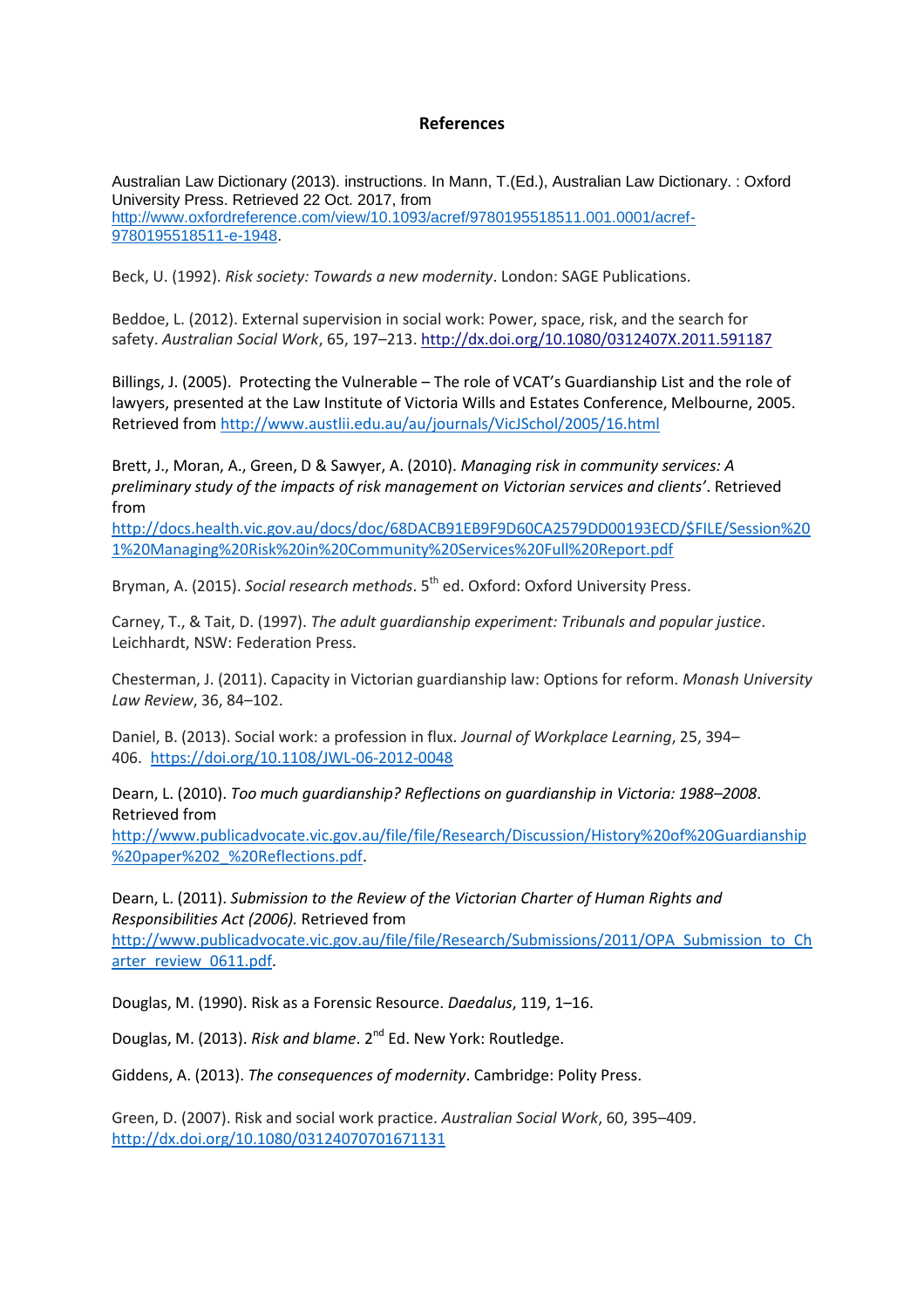Green, D., & Sawyer, A. M. (2010). Managing risk in community care of older people: Perspectives from the frontline. *Australian Social Work*, 63, 375–390. <http://dx.doi.org/10.1080/0312407X.2010.508169>

Hardy, M. (2015). *Governing risk: Care and control in contemporary social work*. Houndmills, Basingstoke, Hampshire: Palgrave Macmillan.

Kemshall, H. (2010). Risk rationalities in contemporary social work policy and practice. *British Journal of Social Work*, 40, 1247–1262. <https://doi.org/10.1093/bjsw/bcp157>

King, N., & Horrocks, C. (2010). *Interviews in qualitative research*. London: SAGE Publications.

MacLeod, H., & Stadnyk, R. L. (2015). Risk: 'I know it when I see it': how health and social practitioners defined and evaluated living at risk among community-dwelling older adults. *Health, Risk & Society*, 17, 46–63. <http://dx.doi.org/10.1080/13698575.2014.999749>

Mills, M. (2017). Dementia and Guardianship: Challenges in Social Work Practice. *Australian Social Work*, 70, 30–41. http://dx.doi.org/10.1080/0312407X.2016.1168463

Munro, E. (2004). The impact of audit on social work practice. *British journal of social work*, 34, 1075–1095. <https://doi.org/10.1093/bjsw/bch130>

Office of the Public Advocate (1996), *OPA Victoria Annual Report 1995 – 1996.* Melbourne, Victoria: Victorian Office of the Public Advocate.

Office of the Public Advocate (2003), *OPA Victoria Annual Report 2002 – 2003*. Melbourne, Victoria: *Victorian Office of the Public Advocate.*

Office of the Public Advocate (2004), *OPA Victoria Annual Report 2003 – 2004.* Melbourne, Victoria: Victorian Office of the Public Advocate.

Office of the Public Advocate (2011), *OPA Victoria Annual Report 2010 – 2011*. Melbourne, Victoria: Victorian Office of the Public Advocate.

Office of the Public Advocate (2012), *OPA Victoria Annual Report 2011 – 2012*. Melbourne, Victoria: Victorian Office of the Public Advocate.

Office of the Public Advocate (2013), *OPA Victoria Annual Report 2012 – 2013*. Melbourne, Victoria: Victorian Office of the Public Advocate.

Office of the Public Guardian (2017), *Office of the Public Guardian annual report and accounts: 2016 to 2017*. London, England: Office of the Public Guardian.

O'Malley, P. (2012). *Risk, uncertainty and government*. Coogee, NSW: GlassHouse Press.

O'Sullivan, T. (2010). *Decision making in social work*. 2<sup>nd</sup> Ed. Houndmills, Basingstoke, Hampshire: Palgrave Macmillan.

Pollack, S. (2008). Labelling clients 'risky': Social work and the neo-liberal welfare state. *British Journal of Social Work*, 40, 1263–1278. <https://doi.org/10.1093/bjsw/bcn079>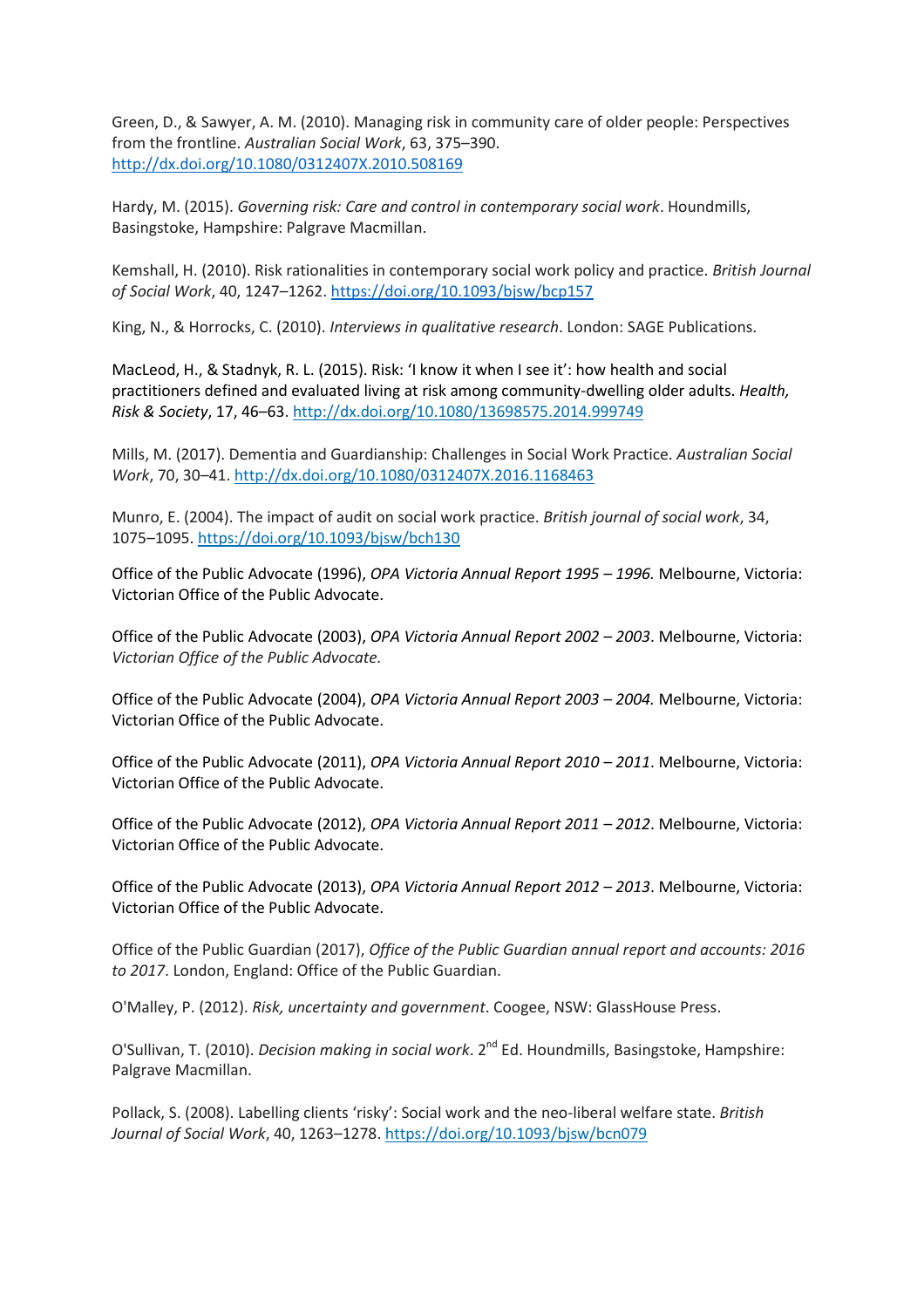Pollack, S. (2008). Labelling clients 'risky': Social work and the neo-liberal welfare state. *British Journal of Social Work*, 40, 1263–1278. <https://doi.org/10.1093/bjsw/bcn079>

Power, M. (2004). *The risk management of everything: Rethinking the politics of uncertainty*. London: Demos.

Rose, N. (1998). Governing risky individuals: The role of psychiatry in new regimes of control. *Psychiatry, psychology and law*, 5, 177–195. <http://dx.doi.org/10.1080/13218719809524933>

Rothstein, H., Huber, M., & Gaskell, G. (2006). A theory of risk colonization: The spiralling regulatory logics of societal and institutional risk. *Economy and society*, 35, 91–112. <http://dx.doi.org/10.1080/03085140500465865>

Rubin, H. J., & Rubin, I. S. (2011). *Qualitative interviewing: The art of hearing data*. 3<sup>rd</sup> Ed. Thousand Oaks, California: SAGE Publications.

Sawyer, A. M. (2005). From therapy to administration: Deinstitutionalisation and the ascendancy of psychiatric 'risk thinking'. *Health Sociology Review*, 14, 283–296. <http://dx.doi.org/10.5172/hesr.14.3.283>

Sawyer, A. M., & Green, D. (2013). Social inclusion and individualised service provision in high risk community care: balancing regulation, judgment and discretion. *Social Policy and Society*, 12, 299– 308. <https://doi.org/10.1017/S1474746412000590>

Sawyer, A. M., Green, D., Moran, A., & Brett, J. (2009). Should the nurse change the light globe? Human service professionals managing risk on the frontline. *Journal of Sociology*, 45, 361– 381. <https://doi.org/10.1177/1440783309346478>

Søndergaard, D. M. (2002). Poststructuralist approaches to empirical analysis. *International Journal of Qualitative Studies in Education*, 15, 187–204. <http://dx.doi.org/10.1080/09518390110111910>

Stanford, S. (2008). Taking a stand or playing it safe? Resisting the moral conservatism of risk in social work practice. *European Journal of Social Work*, 11, 209–220. <http://dx.doi.org/10.1080/13691450802075063>

Stanford, S. (2009). 'Speaking back' to fear: Responding to the moral dilemmas of risk in social work practice. *British Journal of Social Work*, 40, 1065–1080. <https://doi.org/10.1093/bjsw/bcp156>

Stanford, S. N. (2011). Constructing moral responses to risk: A framework for hopeful social work practice. *British Journal of Social Work*, 41, 1514–1531. <https://doi.org/10.1093/bjsw/bcr030>

Tait, D., & Carney, T. (1995). Too much access? The case for intermediate options to guardianship. *Australian Journal of Social Issues*, 30, 445–461. https://doi.org/10.1002/j.1839- 4655.1995.tb00954.x

Taylor, B. J. (2005). Risk management paradigms in health and social services for professional decision making on the long-term care of older people. *British Journal of Social Work*, 36, 1411– 1429. <https://doi.org/10.1093/bjsw/bch406>

Titterton, M. (2004). *Risk and risk taking in health and* social *welfare*. London: Jessica Kingsley Publishers.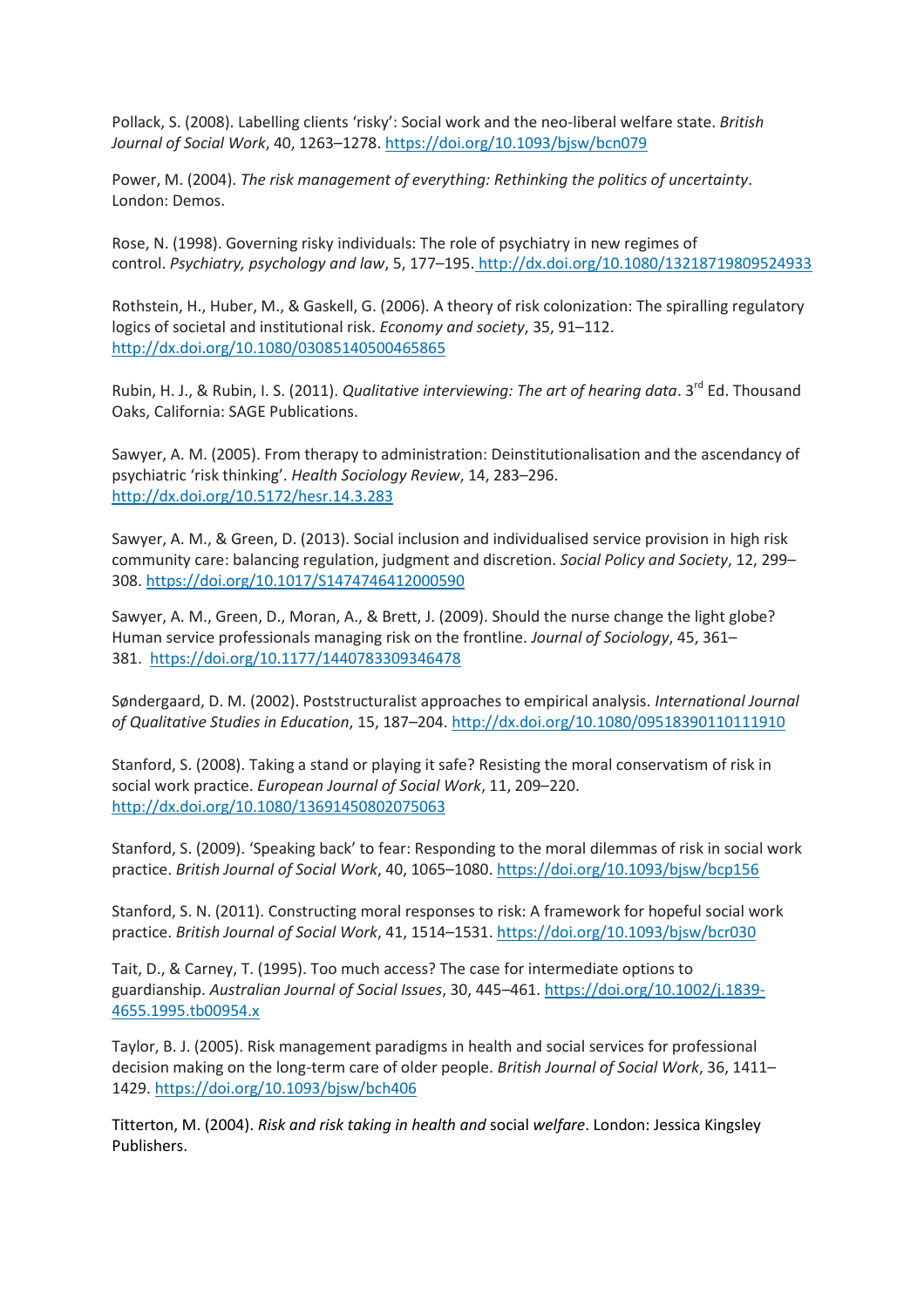Webb, S. A. (2006). *Social work in a risk society: Social and political perspectives*. Houndmills, Basingstoke, Hampshire: Palgrave Macmillan.